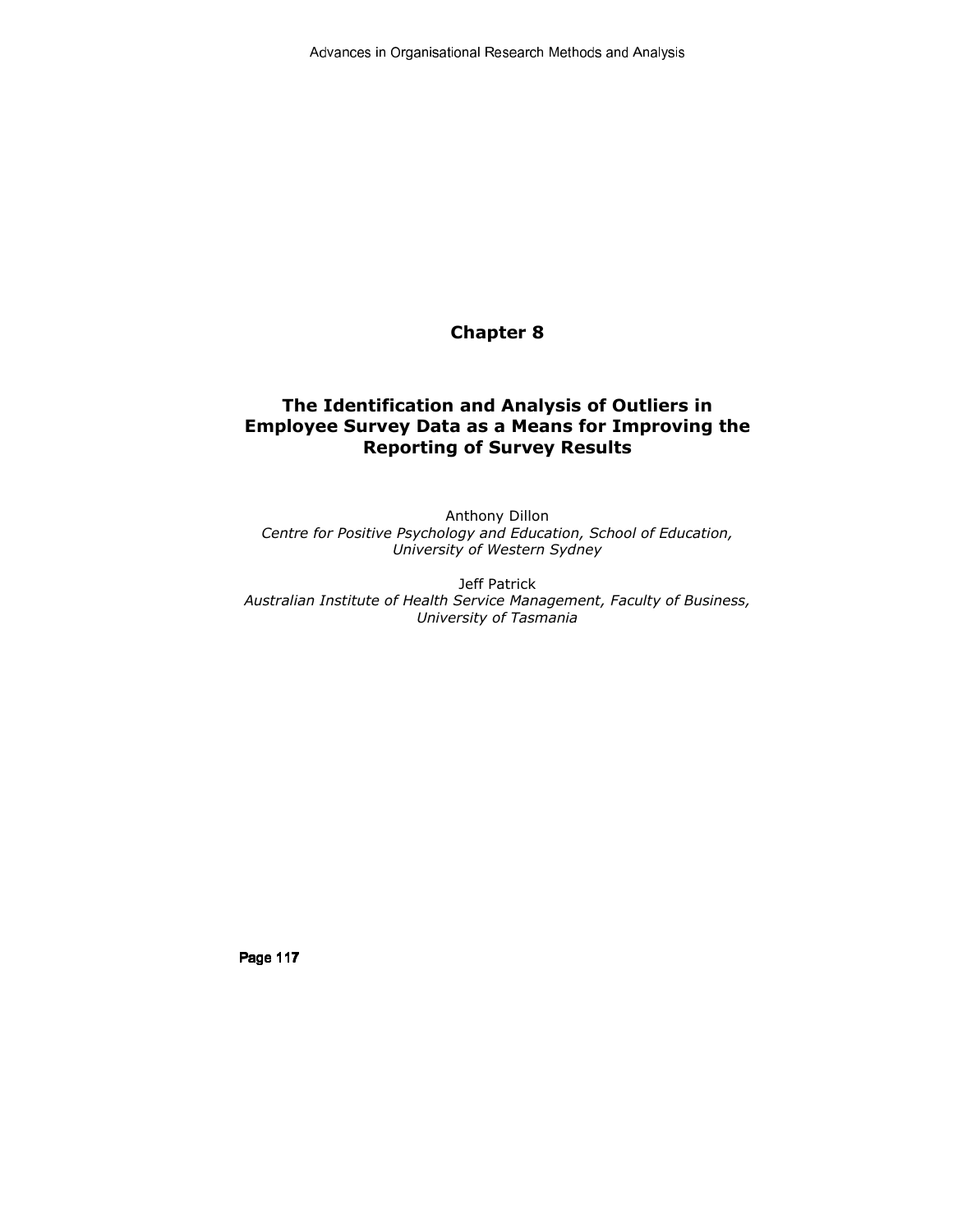Krosnick (1999) observes that the literature is replete with new insights that demand dramatic revisions in the conventional wisdom of survey methodology. Such dramatic revisions are necessary to draw out the deeper relationships inherent in employee data sets. With this in mind, this chapter aims to explore novel methods of analysing employee survey data. It is intended that these methods will assist management in deriving a clearer and more complete picture of what the information contained in the survey is telling them about their organisation. The proposed novel methods of analysing and reporting employee survey data are not meant to replace the existing more conventional methods, but rather are meant to supplement these methods.

## Analysing Survey Data

When conducting employee surveys, managers are usually more interested in the major themes or trends that emerge when the data are analysed collectively, than in individual responses (Church & Waclawski, 1998). They typically want to know what the average or most common response is for each item or subscale. For some survey datasets an elementary statistical analysis (that uses means) is adequate for reporting results. Managers can see at a glance if there is a problem within the organisation, or where they have succeeded. Such an approach to reporting results is understandable in a climate of increased accountability where managers expect their organisations to be bottomline oriented (Fralicx et al., 2002). While such analyses are useful for identifying the main findings in a dataset, there is still the less obvious, yet useful, information waiting to be found. According to Walters (1990), it is the ability to go beyond the obvious factors to identify further issues that distinguishes the most successful surveys from others. If this useful information is not identified due to a substandard analysis, then the utilisation of the findings will also be compromised.

#### Limitations of Means and Percentage Scores

The data collected from organisational surveys, in part, reflects the nature of the organisation's structure, which is not always simple. Large organisations are often multilevel in nature, and therefore data collected from a survey conducted in such organisations will be multilevel in nature. That is, the data are hierarchically structured or nested (Chan, 2006). For example, within an organisation, employees may belong to various units defined by location or function, where the units combine to form different departments. Within a unit, the staff may have different ranks and job classifications. According to Chan, the single-level approach to multilevel data, which assumes a "one-size-fits-all" solution, is inadequate. Consequently, attempting to apply averages and percentages to overlapping organisational units can be misleading. For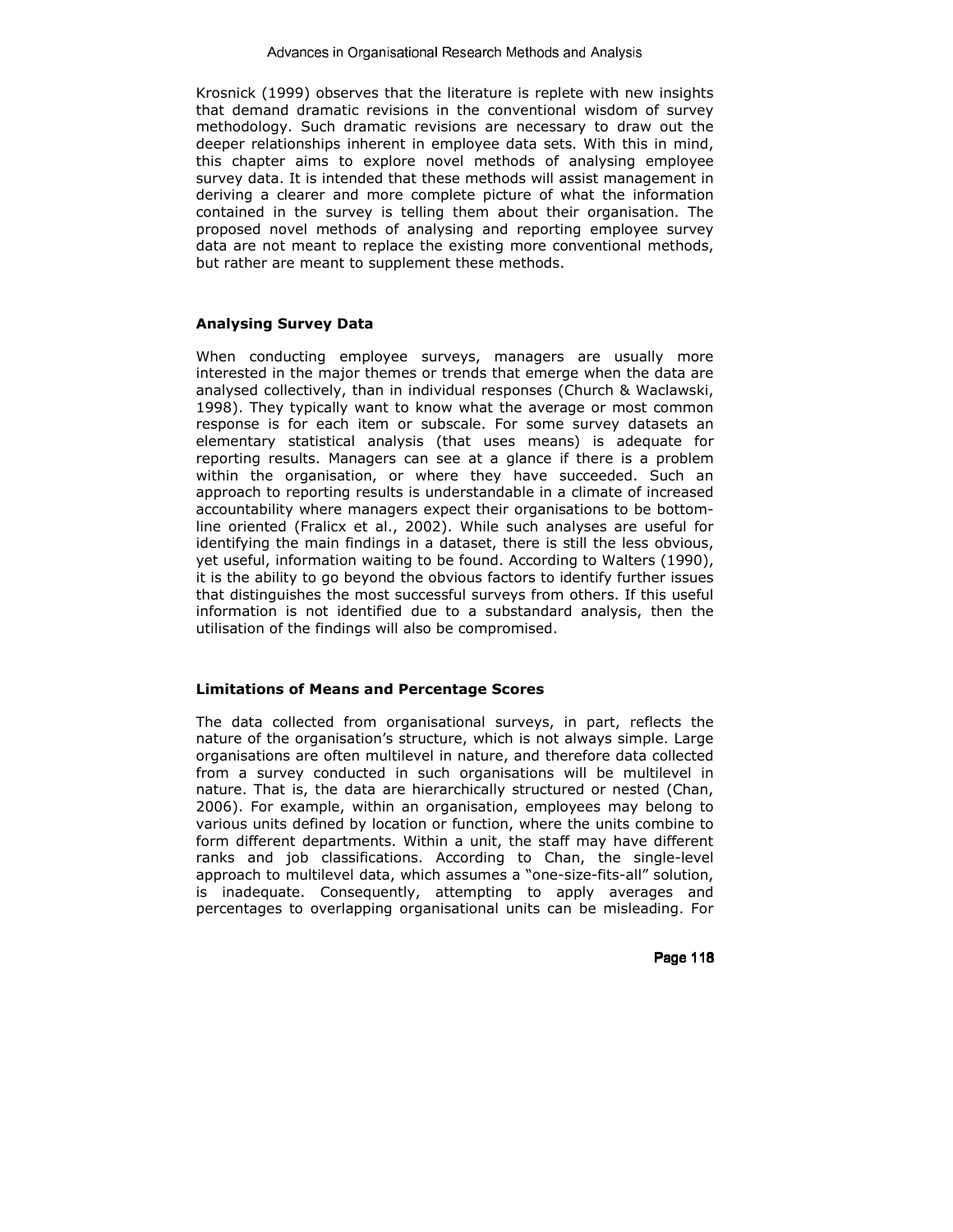this situation, while means and percentage scores can be calculated across the organisation as a whole (single-level approach) to provide some useful information at the aggregated level, these statistics are limited in their capacity to provide or uncover the full depth of information that is available within the dataset – information that is likely to be valuable to managers.

An example at this stage may be useful. Assume that employees are surveyed with regards to their levels of satisfaction with their employer. Levels of attitude could be measured using either a single item, or from a subscale. One could expect that levels of satisfaction could range from being very dissatisfied to very satisfied. Neither of these responses would necessarily be considered extreme or unusual. Suppose also that only 3% of respondents expressed that they were either dissatisfied or very dissatisfied. Further, suppose that this percentage score is down from 12% in the previous year. Use of the elementary percentage score has indicated a relative degree of success for the organisation as a whole. However, if a disproportionately higher number of those employees who expressed that they were either dissatisfied or very dissatisfied came from one work unit within the organisation, then the apparent success would clearly not be universal. What may mask this relative concentration of discontent still further, is that the individual work unit in question may have had an acceptable average level of satisfaction among its staff, simply because there was a sufficiently large number of staff within that unit who indicated that they were very satisfied. Findings such as these would not be detected through the routine use of elementary statistical procedures. While this single-level approach may be adequate for describing individual cases or specific subsets of cases (such as individual work units) when they are representative of the organisation as a whole, it is inadequate where diversity exists throughout the organisation (Rousseau, 1985).

An obvious solution to this problem therefore, might be to conduct analyses that recognise the multi-level nature of organisations (Hofmann, 2002). Analyses could be conducted where the focus is on smaller subsets of data that enable employee responses to be evaluated for the various groupings that exist in the organisation, such as work units, age groups, geographical location, etc. As a simple example, an analysis could be conducted to determine if some work units have a higher number of employees who are dissatisfied with their work life than would be otherwise expected from chance alone. Such an approach is conceptually straightforward and only requires that the variables of interest be identified (e.g., work unit and employee satisfaction), and assessing the level of satisfaction for each work unit by using either means or percentage scores.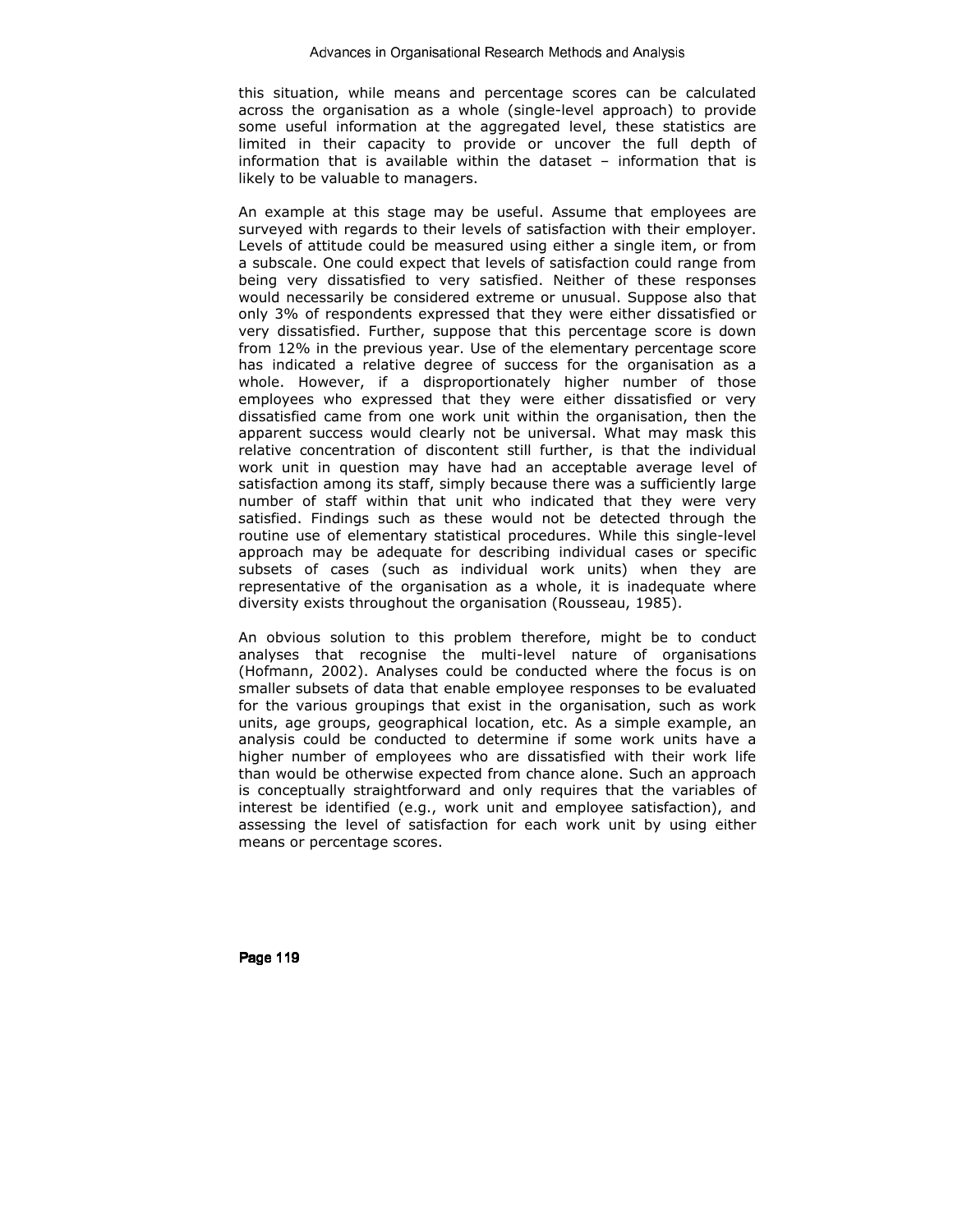The procedure just described, whilst thorough, is often tedious, particularly for datasets where some of the variables may contain many categories or levels. Further, where results for individual work units reflect the general findings of the organisation, the value of such analysis can also be drawn into question. This situation may lead to a more ad hoc approach to examining the results of individual work units, driven by the inquisitiveness of individual managers. Clearly, this later approach would be less than thorough.

A better approach is to adopt a strategy that specifically seeks out those cases that are not typical or representative of the data as a whole – variables that are easily masked or overlooked when adopting the single-level approach. Such cases are referred to as outliers. It is expected that a strategy that focuses on identifying outliers will prove useful in augmenting the statistical techniques most commonly used (summary statistics in the form of means and percentage scores) when analysing survey data.

## **Outliers**

The topic of outliers in datasets is covered at length in the literature (e.g. Barnett & Lewis, 1994; Hawkins, 1980; Lovie, 1986). Although there is no precise definition of an outlier (de Vaus, 2002a), Rousseeuw and van Zomeren (1990) describe outliers as those observations that do not follow the pattern of the majority of data. Despite their importance, Osborne and Overbay (2004) report that a casual observation of the literature suggests that most studies rarely report checking for outliers of any sort. This is an important observation, as many papers and studies have shown that datasets free of outliers are the exception (Filzmoser, 2005). This is particularly relevant to staff survey data, where failure to detect outliers during the analysis phase of the survey process may mean that management is potentially overlooking valuable information (as demonstrated by earlier hypothetical example).

# Different Types of Outliers

Depending on the purpose of the analysis and the nature of the data, it is convenient to categorise outliers into one of two types. The first of these is the univariate outlier, which is a case with an extreme value on one variable (Tabachnick & Fidell, 2001). The second type, the multivariate outlier, represents a combination of scores on two or more variables that is different from the majority of the data (Tabachnick & Fidell). This chapter will examine univariate outliers in employee survey datasets.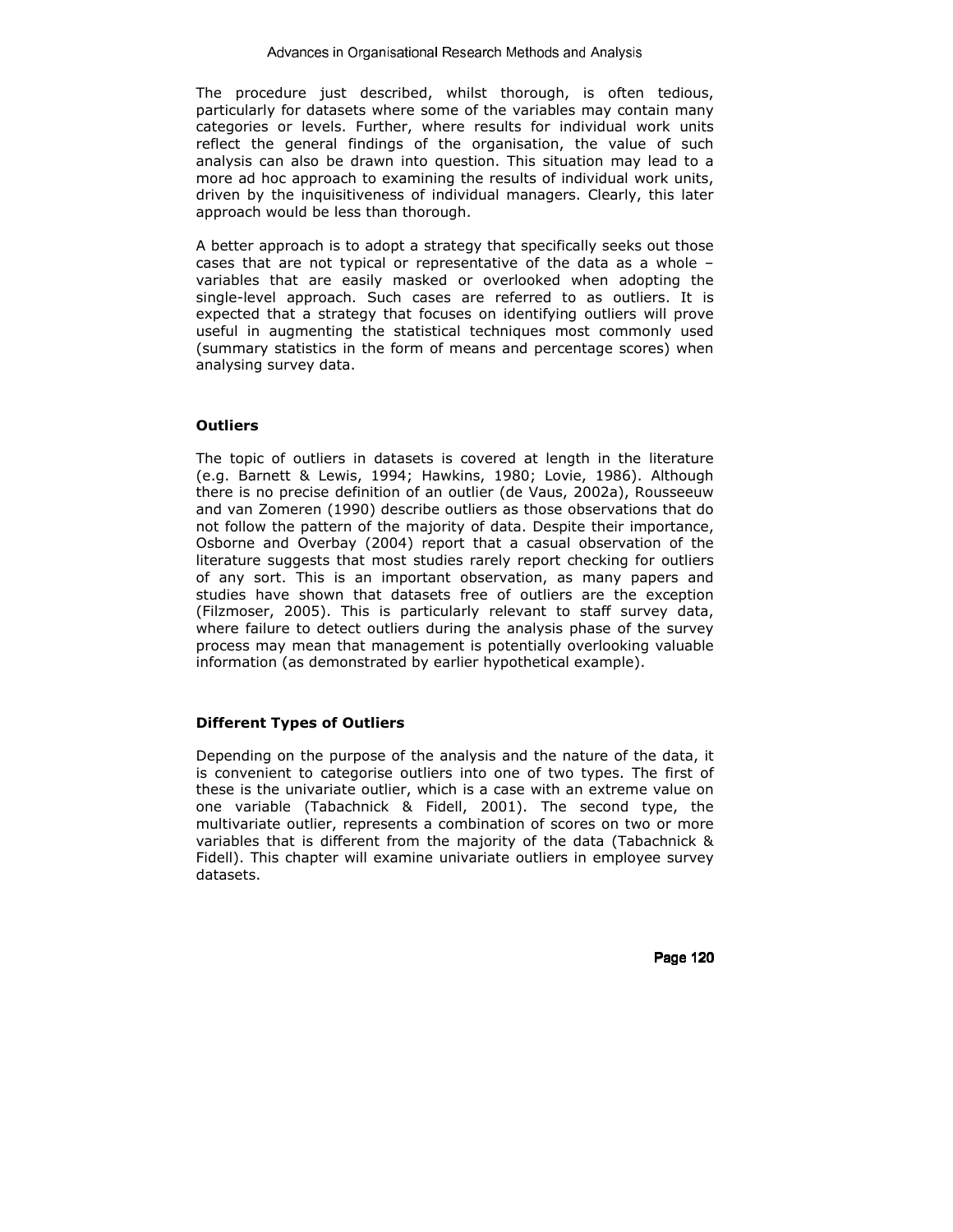The univariate outlier is easier to conceptualise as much of people's everyday experience is easily explained or represented by one dimension. Typically, univariate outliers are those cases whose numerical score lies in the tails of a probability or frequency distribution. Furthermore, not only can univariate outliers be defined by their distance from the majority of data within a given dataset, but also their distance is characterised by direction from the majority of data. This feature makes univariate outliers easy to interpret. For example, univariate outliers can be either above or below the majority of the data. For a given scale, if a score is considered desirable or positive the further it is above the central (or mean) value, then a score far from the central value in the opposite direction is considered undesirable or negative.

# Theoretical Considerations for Dealing with Survey Data

While the focus of this study is not concerned with questionnaire construction, it is important to provide a general understanding of the theory of scaling, particularly as it applies to employee surveys. Such an understanding will be helpful in appreciating some of the limitations or concerns when undertaking statistical analyses with employee survey data.

Many of the items in employee surveys use a Likert scale. While this scale is straightforward and simple to apply (McIver & Carmines, 1981), it does have limitations (van Alphen, Halfens, Hasman, & Imbos, 1994). One such limitation is that the Likert scale is essentially an ordinal scale. Many authors (e.g., Cliff, 1996; Mertens, 2005; Townsend & Ashby, 1984) suggest that some descriptive and inferential statistical analyses differ for ordinal and interval data. While these same researchers would therefore recommend the use of non-parametric methods when dealing with ordinal data, this recommendation is not supported by all researchers (e.g., Gregoire & Driver, 1987; Kim, 1975). Kim suggests that if the use of parametric procedures is desired when dealing with ordinal data, ordinal strategies are no better than parametric strategies at meeting the basic requirements of multivariate analysis when pursuing the goals of scientific research, namely successive estimation and refinement.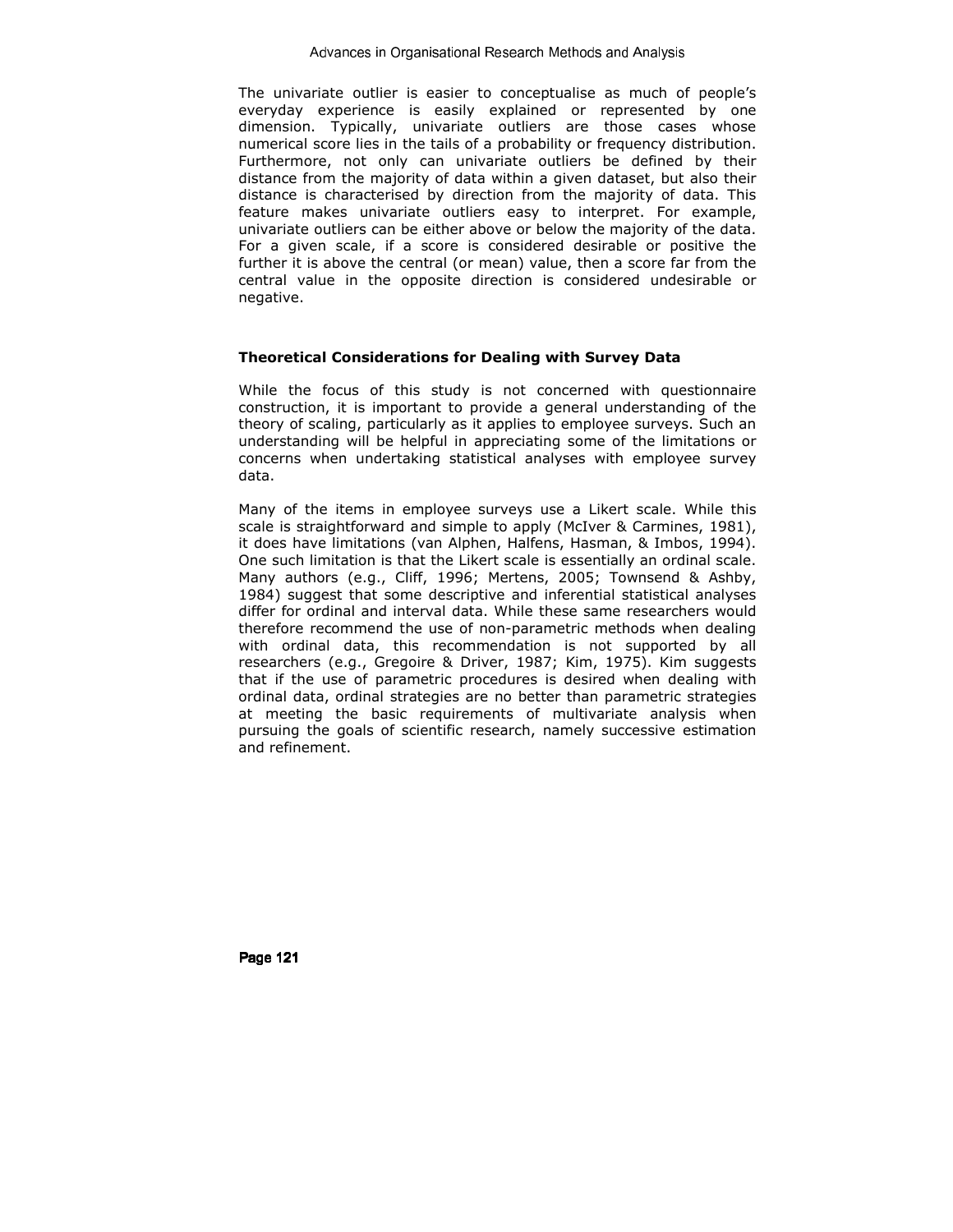Wright (2003) suggests that adequate justification should be provided for the choice of a statistical procedure for a given measurement scale. It is acknowledged that the variables used in the dataset of this study are measured on ordinal scales, and therefore can never be truly distributed normally. A simple reason for this, is that the normal distribution has infinite tails (Thomas, 1982), and as Likert scales have absolute minimum and maximum values, the range of allowed scores is strictly bounded. However, if it can be demonstrated that the distribution of scores for the subscales to be examined are approximately normal or at least have a reasonable degree of symmetry, then the use of some parametric statistics such as the mean and the standard deviation will be justified. Otherwise, non-parametric measures such as percentile values and the median should be used as required.

# Outliers in Survey Datasets

According to Lance, Stewart and Carretta (1996), the detection and treatment of outliers has received scant attention in the human resource management literature. The obvious absence of literature that brings together research on staff surveys with the concept of statistical outliers argues well for the need of this present study.

While the identification of individual outliers potentially provides useful information to management, the nature of their distribution throughout the dataset can provide further useful information for managers (de Vaus, 2002b). The purpose of this study is to ascertain whether the outliers contained in an exemplar dataset are randomly (and hence naturally) distributed throughout the organisation, or whether they cluster together, and by their distributional pattern point to otherwise hidden issues within particular sections of the organisation.

Consider the example discussed earlier. It was described how 3% of respondents expressed dissatisfaction with their workplace. In any sufficiently large workplace, a portion of workers who are dissatisfied with their workplace is to be expected. However, if these dissatisfied workers have something in common with each other in addition to their dissatisfaction, for example belonging to the same age group, the same department, or having the same job role, then this finding can tell much about the organisation. That is, the level of dissatisfaction is most likely to be a reflection of some aspect of the organisation, than the individuals themselves. These sorts of findings are not easily uncovered using the routine statistical analyses typically used when reporting on employee survey datasets, and therefore make this study such a worthwhile and important pursuit.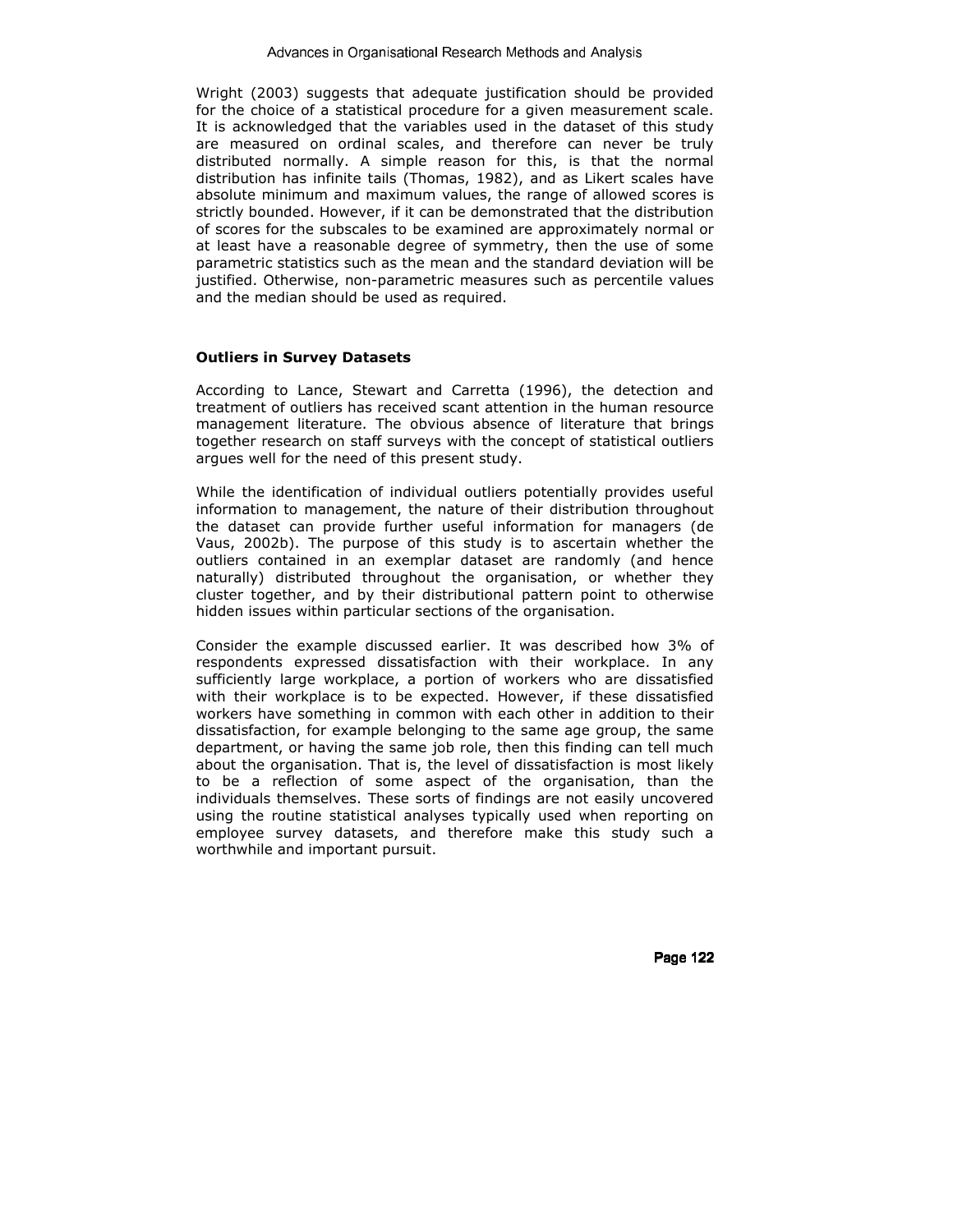## Method

To test the utility of analysing outliers when reporting employee survey data, an archival survey dataset was used. The nature of the particular dataset and the particular findings are less important than demonstrating and evaluating the analytic techniques involved. The dataset used here, though coming from an actual employee survey, is only a vehicle with which to test an alternative statistical procedure for analysing employee survey data. The archival dataset serves as an exemplar dataset and contains data collected from the Queensland Public Agency Staff Survey (QPASS; Hart, Griffin, Wearing, & Cooper, 1996) for 2002. The survey was designed to collect employees' opinions regarding their work environment and job satisfaction. The questionnaire comprised 10 demographic items, 6 items relating to respondents' opinions about the survey, and 76 items specific to organisational climate and job satisfaction. Participation in the survey, though strongly encouraged, was not compulsory. The questionnaire was administered in paper-and-pencil form. A page of instructions was provided to participants that included the usual assurances of confidentiality and the availability of feedback on aggregate results.

# Demographics

In total, the dataset contains 1,959 records for a large Queensland Public Service Department that comprised four districts (D1, D2, D3, D4). Table 1 provides a summary of participants by district and age group. Each of the variables used in this study (including the subscale scores derived from individual items) had less than 5% of their data missing. Furthermore, an analysis of missing values reveals the distribution of missing values to be random.

|                |    |     | <b>District</b> |     |
|----------------|----|-----|-----------------|-----|
| Age group      |    |     |                 | D4  |
| $<$ 30 years   |    | 214 | 58              | 44  |
| 31 to 40 years |    | 279 | 101             | 104 |
| 41 to 50 years | 59 | 327 | 131             | 120 |
| 50 years       |    | 208 | 100             | 68  |

Table 1 Summary of QPASS Respondents by Age and District, 2002

Note. Rows and columns will not add to the total of 1,959, due to missing data.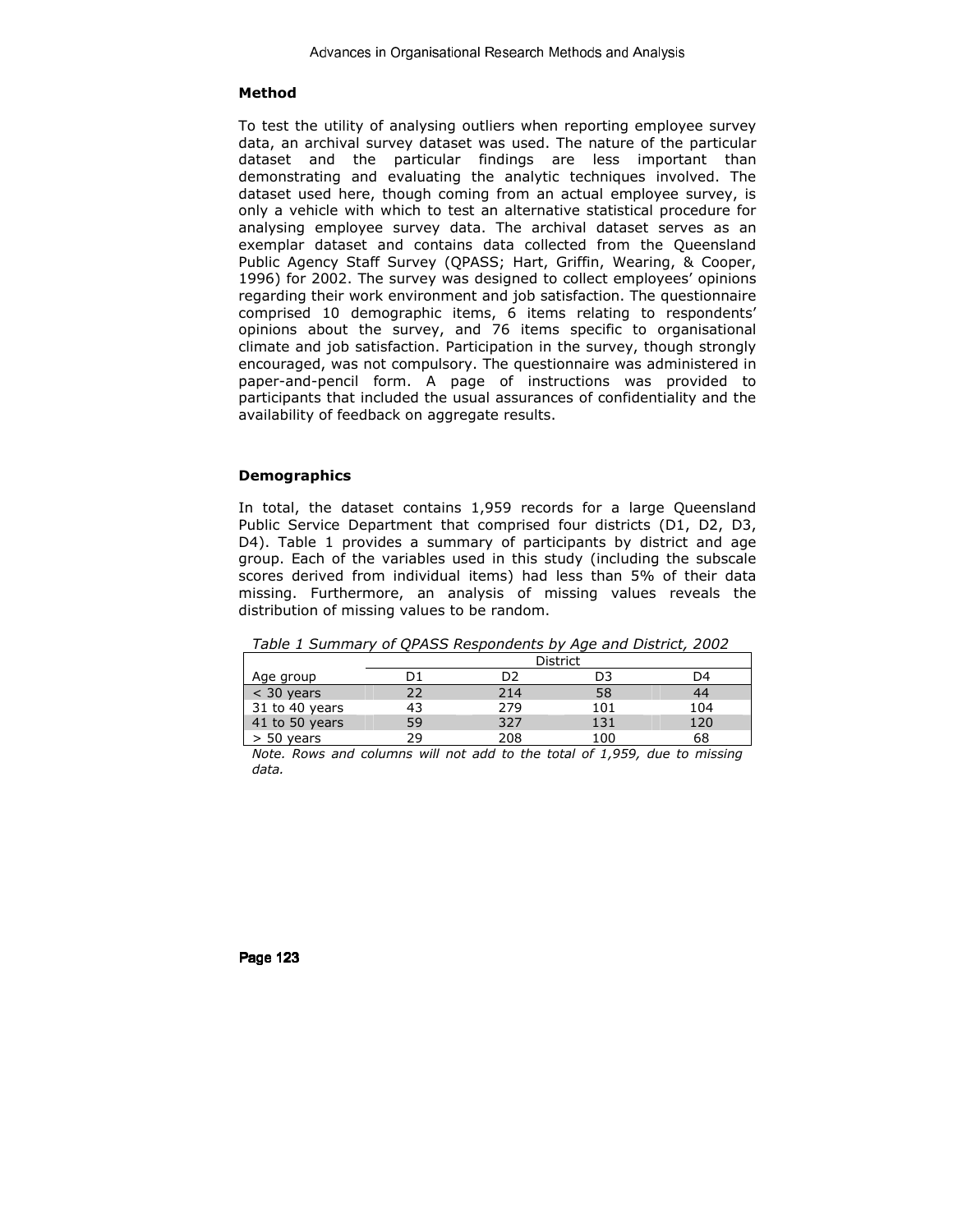## Survey Variables

Two sets of variables were used in the analyses. The first set relates to employee demographics/characteristics and includes: age, gender, time in current position, time in organisation, and district. Descriptions of these variables (hereafter referred to as employee variables) are provided in Table 2. The second set of variables includes the survey subscales described in the QPASS manual (Hart et al., 1996) and is shown in Table 3. This table also includes sample items of each subscale. Subscales were analysed in this study instead of individual survey items, for reasons that will be explained shortly.

Table 2 Definitions of the Employee Variables Used for Analyses

| Variable                    | Description                                                    | Values                                                           |
|-----------------------------|----------------------------------------------------------------|------------------------------------------------------------------|
| Age                         | Employees' age at the time of<br>survey.                       | $<$ 30 years, 31 to 40<br>years, 41 to 50 years, $>$<br>50 years |
| Gender                      | Employees' gender.                                             | male, female                                                     |
| <b>District</b>             | Districts within the organisation.                             | D1, D2, D3, D4                                                   |
| Time in current<br>Position | How long the employee has<br>worked in their current position. | < 1 year, 1 to 2 years, 3<br>to 5 years, $>$ 5 years             |
| Time in                     | How long the employee has                                      | $<$ 1 year, 1 to 2 years, 3                                      |
| Organisation                | worked for the organisation.                                   | to 5 years, $>$ 5 years                                          |

Note. Originally this variable included age group categories of  $<$  21 years and  $>$ 60 years. These categories were recoded as < 30 years and > 50 years respectively to enable the chi-square test to be applied.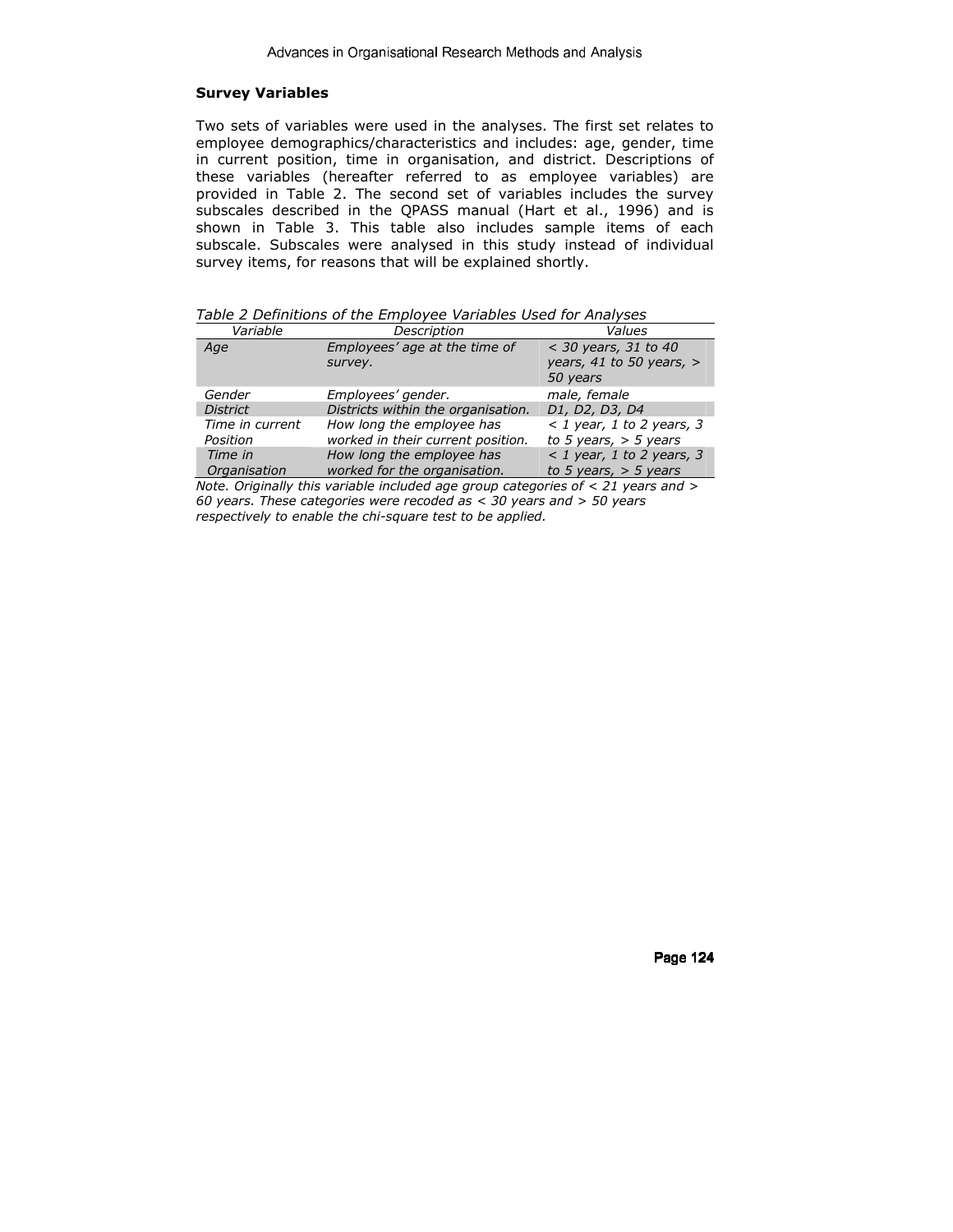| Subscale                             | rable 5 Description or the GrASS Subscales Osed in the Analyses<br>Definition                                          | Sample Items                                                                                                |
|--------------------------------------|------------------------------------------------------------------------------------------------------------------------|-------------------------------------------------------------------------------------------------------------|
|                                      |                                                                                                                        |                                                                                                             |
| Quality of<br>Work Life              | Conditions of life at work are<br>excellent, giving<br>everything<br>important that might be<br>wanted.                | "In most ways my work life<br>is close to my ideal."                                                        |
| Individual<br>Morale                 | Feeling positive, enthusiastic,<br>proud, cheerful, and energized<br>at work.                                          | "Feeling positive at work."                                                                                 |
| Psychological<br><b>Distress</b>     | Feeling tense, afraid, unhappy,<br>anxious, negative, uneasy, and<br>depressed at work.                                | "Feeling tense at work."                                                                                    |
| Organisational Climate               |                                                                                                                        |                                                                                                             |
| Workplace<br>Morale                  | Staff show enthusiasm, pride in<br>their work, team spirit and<br>energy.                                              | "There is a good team spirit<br>in this work area."                                                         |
| Workplace<br><b>Distress</b>         | Staff feel frustrated, stressed,<br>tense, and anxious and<br>depressed about their work.                              | "Staff in this work area<br>experience a lot of stress."                                                    |
| Supportive<br>Leadership             | Managers are approachable,<br>dependable, supportive, and<br>know the problems faced by<br>staff, and communicate well | "There is support from the<br>supervisors in this work<br>area."                                            |
|                                      | with them.                                                                                                             |                                                                                                             |
| Participative<br>Decision-<br>Making | Staff are asked to participate in<br>decisions, and given<br>opportunities to express their<br>views.                  | "I am happy with the<br>decision-making processes<br>used in this work place."                              |
| <b>Role Clarity</b>                  | Expectations, work objectives,<br>responsibilities, and authority<br>are clearly defined.                              | "I am always clear about<br>what others expect of me."                                                      |
| Professional<br>Interaction          | Acceptance and support from<br>others, with involvement,<br>sharing, good communication<br>and help when needed.       | "Staff frequently discuss and<br>share ideas with each other<br>about how best to carry out<br>their work." |
| Appraisal<br>and<br>Recognition      | Quality and regular recognition<br>and feedback on work<br>performance.                                                | "I am encouraged in my<br>work by praise, thanks or<br>other recognition."                                  |
| Professional<br>Growth               | Interest, encouragement,<br>opportunity for training, career<br>development and professional<br>growth.                | "I am encouraged to pursue<br>further professional<br>development."                                         |
| Goal<br>Congruence                   | Personal goals are in agreement<br>with workplace goals which are<br>clearly stated and easily<br>understood.          | "The staff are committed to<br>the workplace's goals and<br>values."                                        |
| Excessive<br>Work<br>Demands         | Staff are overloaded with<br>constant pressure to keep<br>working, leaving no time to<br>relax.                        | "There is too much expected<br>of staff in this workplace."                                                 |

Table 3 Description of the QPASS Subscales Used in the Analyses

Note. From Manual for the QPASS Survey, by P. M. Hart, M. Griffin, A. J. Wearing, and C. L. Cooper, 1996, Brisbane: Organisational Climate and Performance Project, Office of the Public Service.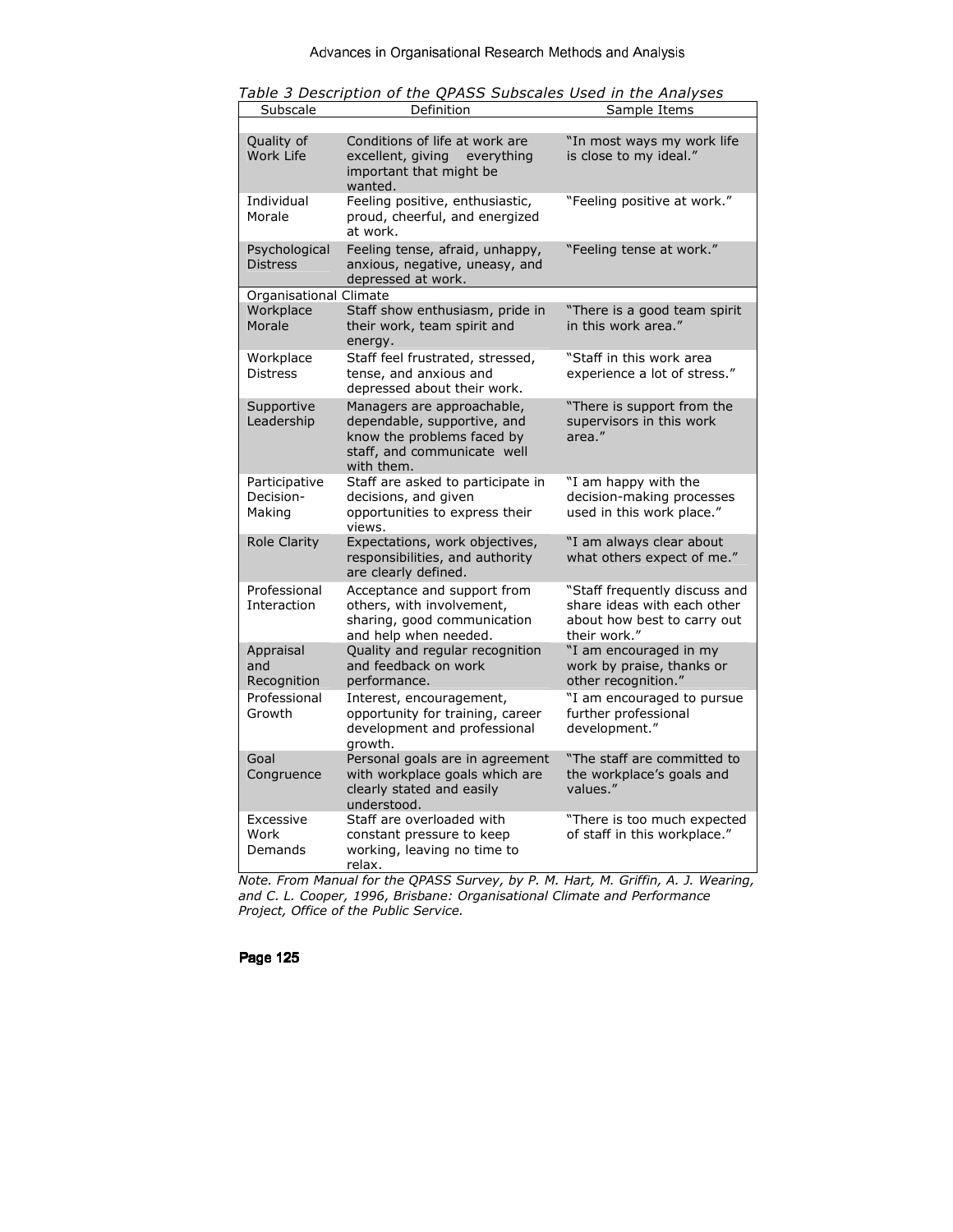#### Alternative Procedures for Analysing Outliers

The statistical procedure used in this study comprises two stages. The first stage involves the identification of outliers in the survey dataset, while the second stage examines the distribution of outliers in relation to selected employee variables. Specifically, the analysis stage involves checking if the outliers identified for the subscales are randomly distributed throughout the organisation (for a specified employee variable such as district, age group, gender etc.), or if there is some pattern to their distribution. The results yielded from these procedures will be contrasted with the results yielded from the standard techniques typically used in the analysis of employee survey datasets.

## Stage 1 - Identifying Outliers

Identifying univariate outliers is a relatively straightforward process. However, before they can be identified, careful consideration needs to be given to how they will be defined for a particular dataset. The definition used to define an outlier in this study is dependent upon the nature of the distribution of responses. Typically, for variables distributed normally, outliers are defined in terms of a specified distance from the mean. For employee survey data it is useful to define outliers as those cases that lie 1.64 standard deviations or more either side of the mean. The values of  $\pm 1.64$  standard deviations from the mean correspond to the upper and lower 5% of scores respectively. This definition is somewhat arbitrary, and is considerably more relaxed than the definition usually used for univariate outliers. Univariate outliers are usually considered to be those cases that lie in the range of  $\pm 3.29$  standard deviations or greater from the mean (Tabachnick & Fidell, 2001). The reason for using less stringent criteria in this study is that even if a relatively large dataset is used, too many cases that are substantially different from the majority of other cases (i.e., those cases that lie between 1.64 and 3.29 standard deviations of the mean) will be missed if the usual criterion for defining outliers is used. This logic underlines the arguments of Wainer (1976), which suggests that less extreme outliers are still of interest even though they may not meet the strict definitions of an outlier typically provided in statistical research (e.g., Tabachnick & Fidell).

If the distribution of data is approximately normal, then the values of  $\pm$ 1.64 standard deviations from the mean should coincide closely with the 5th and 95th percentile points of the distribution of scores. However, if the distribution is not normal and lacks symmetry, then the 5th and 95th percentile points will not necessarily lie 1.64 standard deviations either side of the mean. When this happens, outliers can still be identified by selecting those scores that lie in the tails of the distribution beyond the 5th and 95th percentile points. However, in order to ensure that the cases lying beyond these percentile points are sufficiently distant from most other scores, it is necessary to examine the level of kurtosis of each distribution. Large positive kurtosis values are not desirable, as this indicates a relative unanimity of data near the mean, with the tails of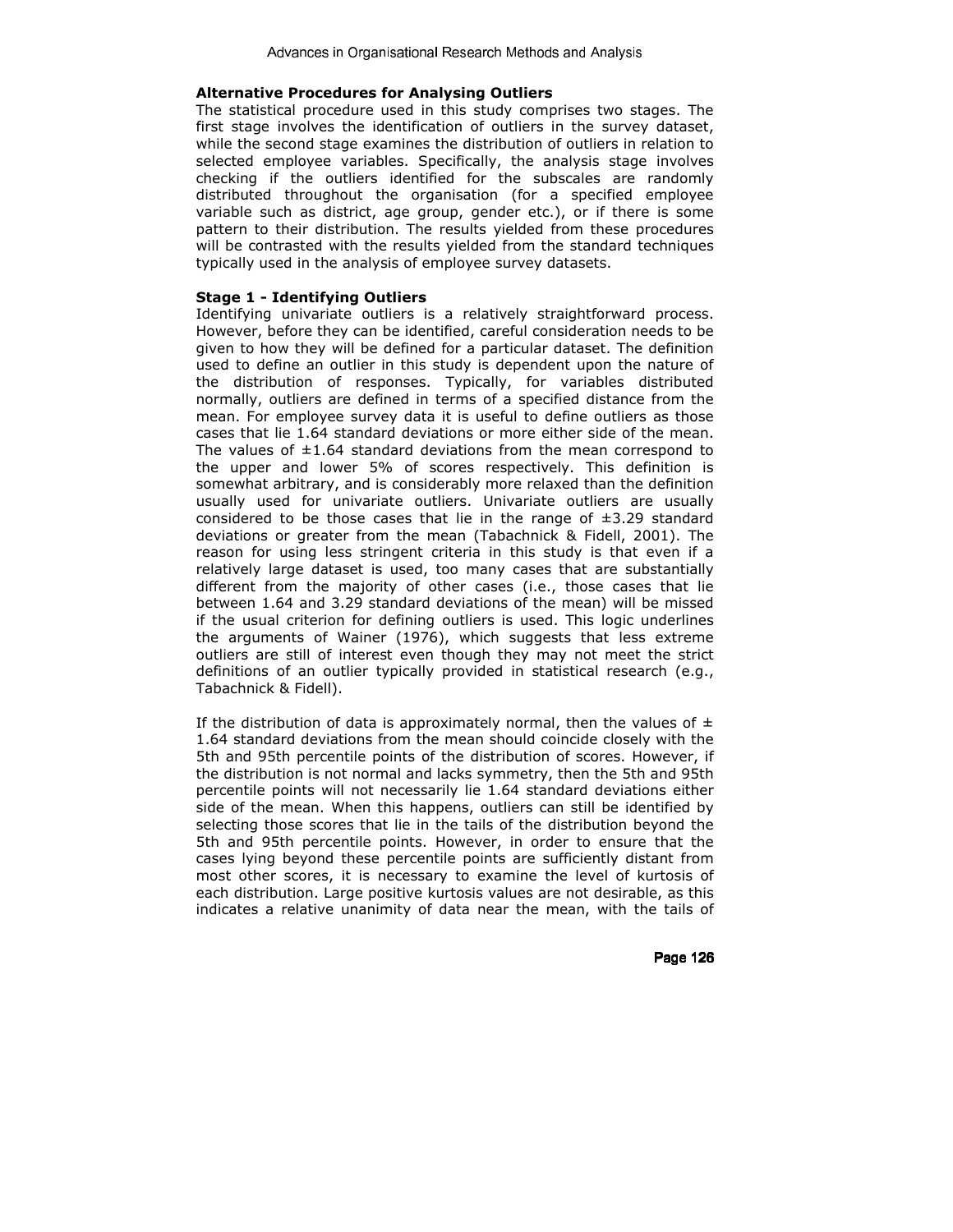the distribution shortened. With shortened tails, the distribution of scores will not extend to the maximum and minimum permissible values of the subscales. If this happens, then even those scores located beyond the 5th and 95th percentile points will not be sufficiently different from the majority of data to meet the definition of an outlier for this study. In such cases, there will be no outliers to identify and analyse.

While formal inferential tests are available to determine the significance of kurtosis values, Tabachnick and Fidell (2001) recommend examining the shape of the frequency distributions, as significant values of kurtosis are likely to be detected for large samples, even if the kurtosis value is close to zero. Furthermore, at the very least, for each subscale there should be cases that are very close to, or equal to, the maximum and minimum scores allowable for the subscale. If those conditions are not met, then none of the scores for the subscale will meet the criteria required to be classed as an outlier.

This process of selecting extreme cases that are distant from the majority of cases is made easier if the variability of scores is higher. That is, univariate outliers are easier to identify if there is more room on a scale for scores to vary. If the allowed responses for individual items can only fall between 1 and 5 (or even between 1 and 7), as is often the case for Likert scales, then it is difficult for meaningful outliers to emerge, and hence be identified. However, the use of subscales permits a greater variation in scores among respondents (e.g., some subscale scores can range between 5 points and upwards of 25 points, depending on how many individual items make up the subscale). Therefore, it is recommended that only subscales, rather than individual items, be analysed when using the alternative procedure described in this study. An examination of frequency distributions for each subscale for the exemplar dataset of this study showed an absence of any positive kurtosis. Furthermore, for each subscale there were scores ranging over the full range of all permissible values. This meant that for each subscale there were scores that were sufficiently distant from the majority of data to meet the specifications for being an outlier.

Once determining that the scores for a subscale spanned the full range allowable, it was then necessary to determine if outliers should be defined in terms of their distance from the mean, or by percentile scores. To determine which method to use, the frequency distribution of each subscale was observed for symmetry. All of the distributions showed only moderate skewing, and so those cases that lie 1.64 standard deviations or more either side of the mean were considered outliers.

## Stage 2 - Analysing Outliers

It is expected that within any large dataset there will be a small proportion of cases that are atypical in nature, and will thus be recognised as outliers. Once outliers have been identified for each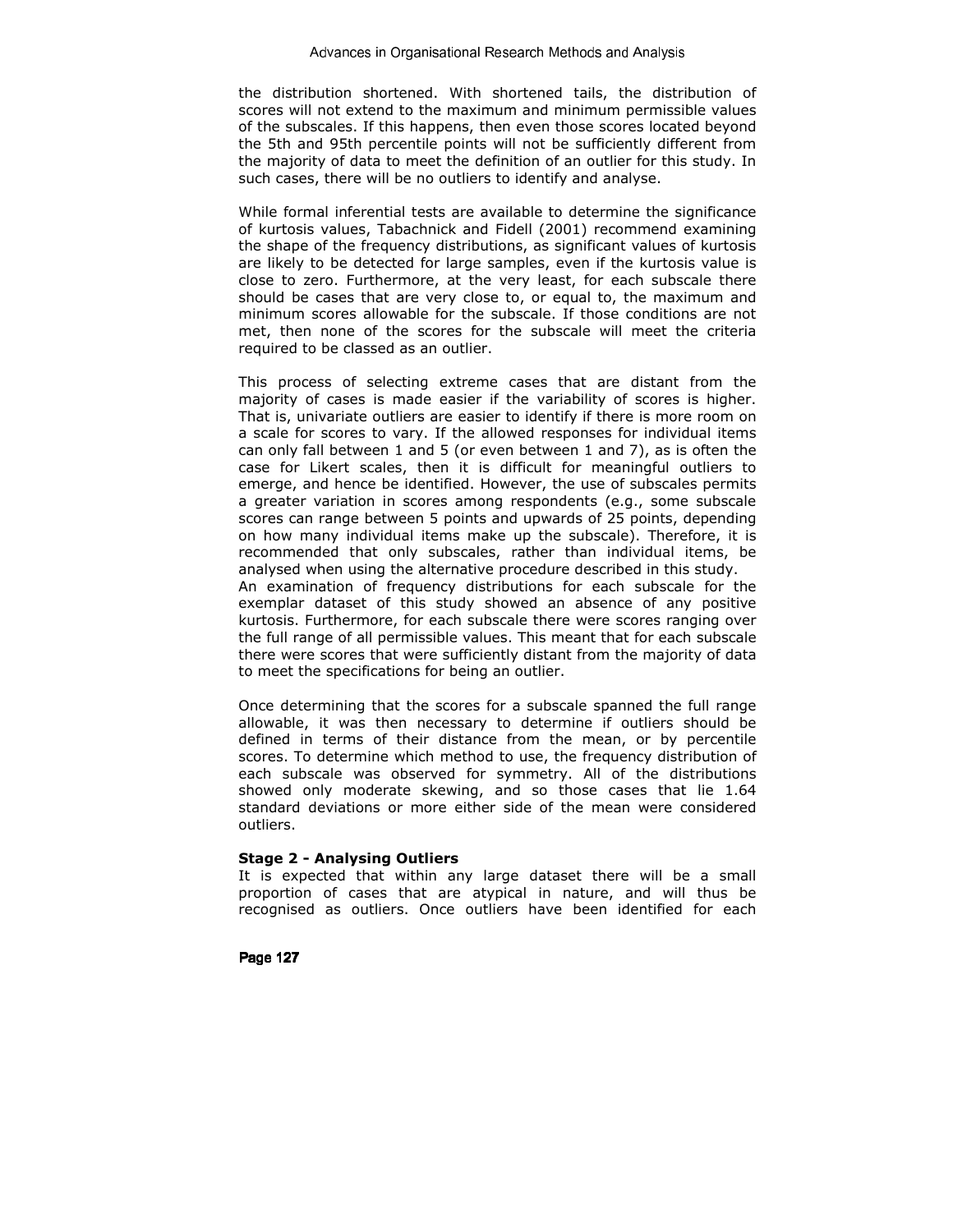subscale, the next step is to determine if they are randomly distributed throughout the organisation, or whether they follow some pattern. The number of outliers observed within a given category (e.g., a particular age group or district) can be compared with what would be expected given the number of cases in that category using a chi-square test. For example, if the proportions of survey participants across four different age groups are observed to be 40%, 30%, 20%, and 10% respectively, than it would be expected that the number of outliers for any survey subscale be proportionality split to reflect these ratios, assuming the number of outliers was uniformly distributed.

What is unclear at this level of analysis of the chi-square test, is exactly where the discrepancies lie. A significant chi-square test only reveals that at least one of the observed counts is not a chance deviation from its expected count; it does not reveal which one (Siegel & Castellan, 1988). A closer examination of the magnitude of the residuals (differences between observed and expected values) for each cell of the chi-square table however, can indicate which cells are contributing to the chi-square test being significant. One way to determine which residuals are most likely contributing to a significant result is to use the adjusted standardised residual (ASR). This statistic is the residual divided by an estimate of the standard error. ASRs with an absolute value greater than 2 are statistically significant (Ishigooka et al., 1998).

#### Results

To determine the utility of analysing univariate outliers for interpreting employee survey data, it is helpful to provide an example of the sorts of results typically reported in an employee survey, and then show the results that would be produced using the novel statistical procedures discussed in this chapter for comparison. This section will commence with a presentation of the sorts of results typically generated when analysing employee survey data. This will be followed by a presentation of the sorts of results that can be produced from an analysis of outliers. It is important to note, that the examples provided here are presented in a format suitable for management. They are not necessarily presented in a format that would be provided to survey participants or published in an in-house document for general readership.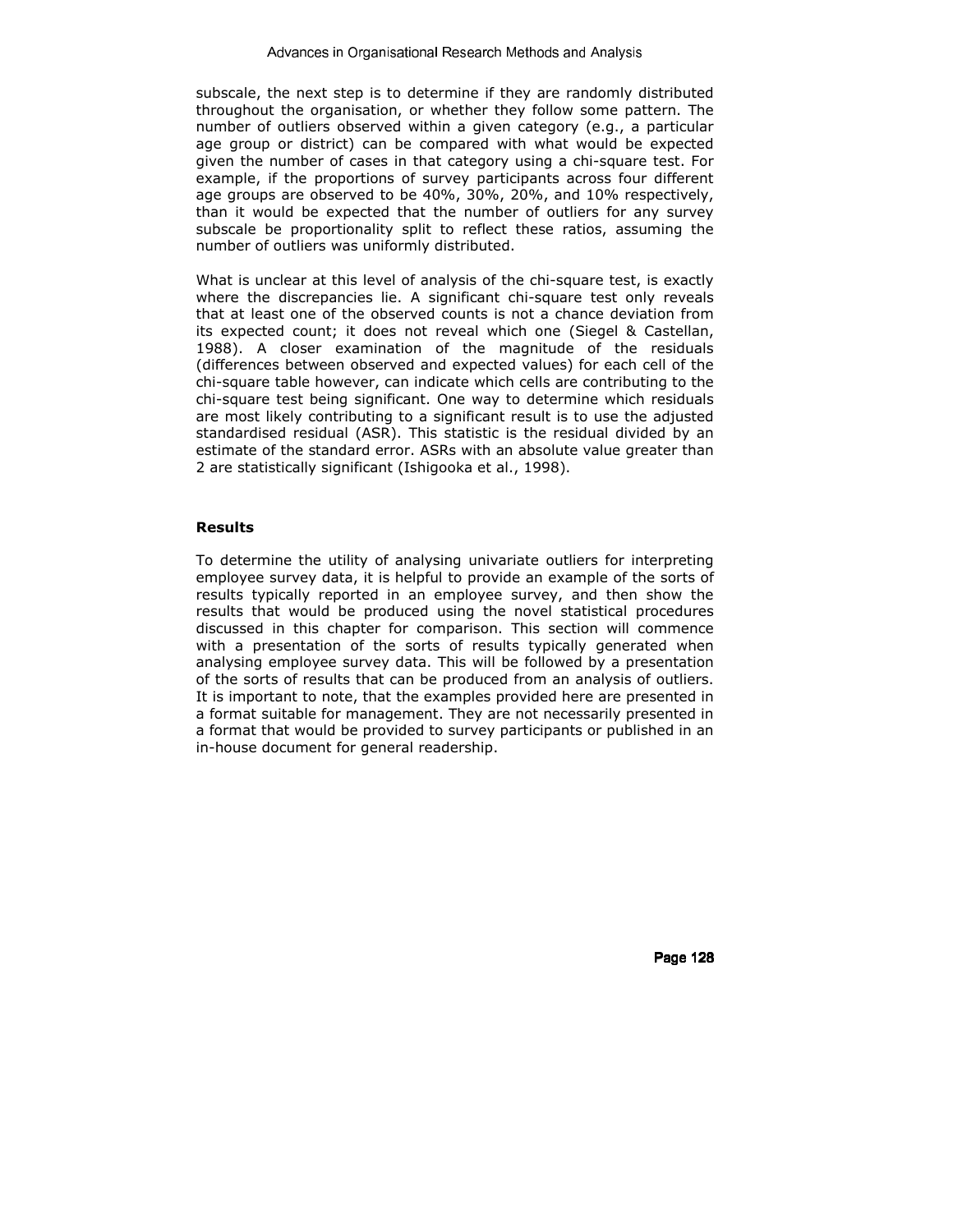# Standard Procedure for Reporting Survey Results

One method of presenting results for the QPASS proposed by Hart et al. (1996) is to calculate the mean score for each subscale so they can be compared with each other. Such an approach is common and provides information about the relative importance of each construct being measured. Given that the size of subscales varies widely (depending on how many questions were used to construct it), it is first necessary to convert the subscale scores to a common metric. Hart et al. recommend converting respondents' scores for each subscale to a percentage score. Table 4 shows the mean percentage scores for each subscale for the entire organisation, as well as for the four individual districts.

|                               | <b>District</b> |                |      |      |       |
|-------------------------------|-----------------|----------------|------|------|-------|
| Subscale                      | D1              | D <sub>2</sub> | D3   | D4   | Total |
| Quality of Work Life          | 50.1            | 51.8           | 54.2 | 45.6 | 51.1  |
| <b>Individual Morale</b>      | 53.3            | 55.7           | 59.6 | 48.7 | 55.1  |
| Psychological Distress        | 30.9            | 30.8           | 32.1 | 31.4 | 31.2  |
| Workplace Morale              | 51.3            | 53.1           | 49.8 | 43.7 | 50.7  |
| <b>Workplace Distress</b>     | 57.0            | 55.2           | 53.4 | 61.0 | 56.0  |
| Supportive Leadership         | 55.2            | 57.6           | 54.9 | 48.0 | 55.2  |
| Participative Decision-making | 47.5            | 52.3           | 51.5 | 41.4 | 49.9  |
| Role Clarity                  | 58.1            | 61.4           | 59.5 | 54.7 | 59.6  |
| Professional Interaction      | 60.4            | 62.8           | 61.0 | 59.0 | 61.6  |
| Appraisal and Recognition     | 46.5            | 51.9           | 47.2 | 40.9 | 48.6  |
| Professional Growth           | 47.0            | 51.6           | 48.9 | 40.8 | 48.8  |
| Goal Congruence               | 55.5            | 59.0           | 55.9 | 49.9 | 56.5  |
| <b>Excessive Work Demands</b> | 59.0            | 59.7           | 53.3 | 56.4 | 57.7  |

Table 4 Mean Percentage Scores for Each QPASS Subscale by District, 2002

A casual perusal of these tables allows the reader to easily see any noteworthy findings such as trends, unexpected or unusual results, etc. For example, the table shows that issues relating to professional interaction (as measured by the Professional Interaction subscale) are generally scored highly compared to the other subscales. Data from these tables can also be presented pictorially in the form of pie charts or bar charts to facilitate interpretation.

In summary, survey results that focus on reporting averages are easily produced, readily accessible and easy to understand. They are useful when the most important information from an employee survey dataset is quickly required. Furthermore, they are appropriate for a general readership. However, while the use of averages provides a good insight into what is relevant to most staff, they are limited where diversity exists among staff and the different subgroups (e.g., age groups, location, etc.) within the organisation. Analysing outliers is one way of investigating the implications of such diversity.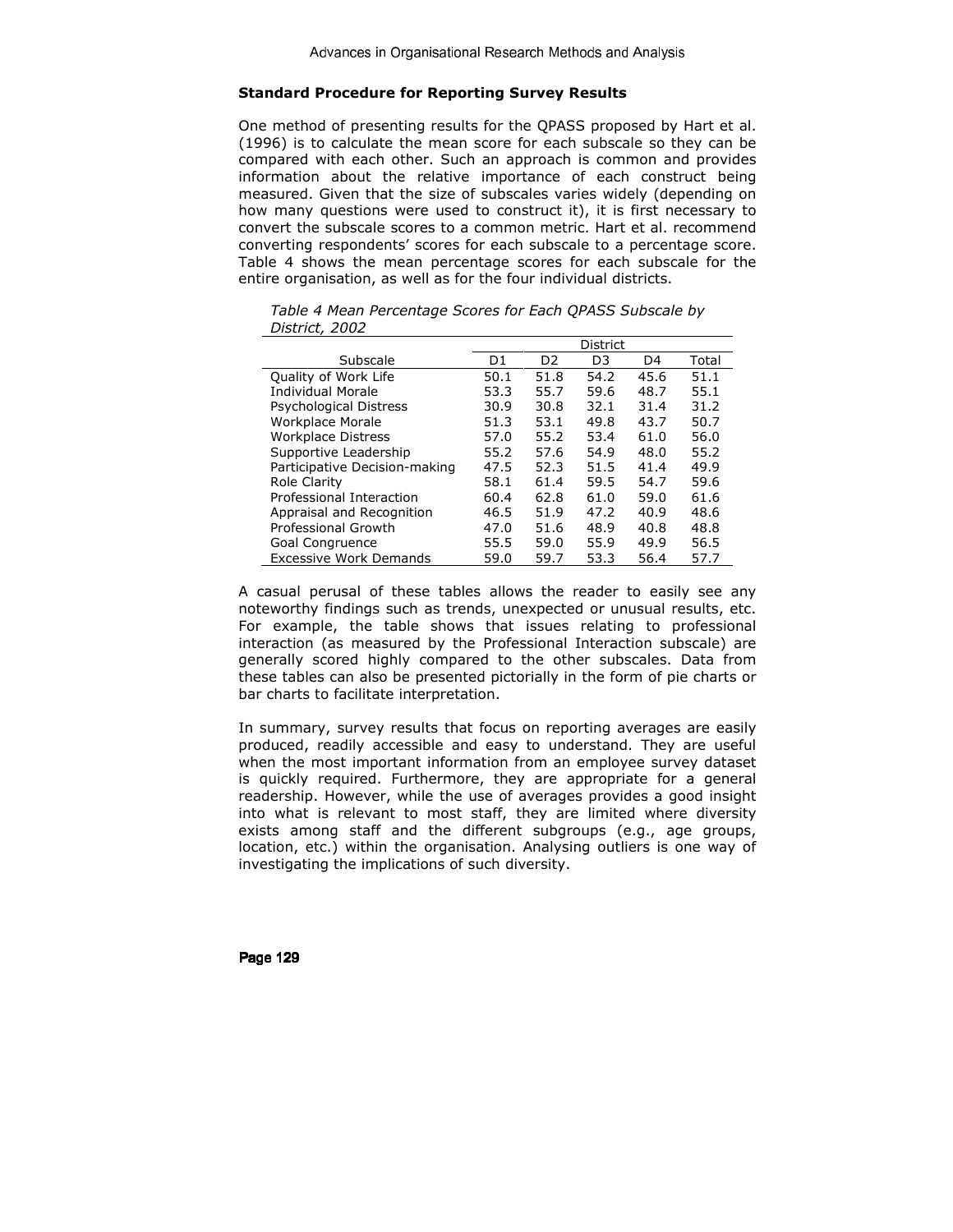# Alternative Procedure for Reporting Survey Results

Once the outliers were identified for each subscale using the procedures previously discussed, a series of chi-square tests was conducted to determine the nature of the distribution of the outliers throughout the dataset (i.e., were the outliers distributed randomly, or was there some pattern to their distribution). As may be expected, not every chi-square test yields a significant result. Table 5 provides a summary of the results, with the significant results appropriately identified.

| Table 5 Summary of Chi-square Results for the Analyses of Univariate<br>Outliers |      |                          |                 |        |                  |
|----------------------------------------------------------------------------------|------|--------------------------|-----------------|--------|------------------|
| Subscale                                                                         | TINª | <b>TICP</b> <sup>b</sup> | <b>District</b> | Gender | Aae <sup>c</sup> |
| $\sim$ $\sim$ $\sim$ $\sim$ $\sim$<br>$\sim$ $\sim$                              |      | ---                      |                 |        | $\sim$           |

| Subscale                      | LLU"    | I LUPT  | DIStrict | Genuer | Aye <sup>-</sup> |
|-------------------------------|---------|---------|----------|--------|------------------|
| Quality of Work Life          | 12.5    | $17.4*$ | 3.1      | 0.0    | 4.0              |
| <b>Individual Morale</b>      | $32.3*$ | $24.9*$ | $22.3*$  | 4.6    | 11.4             |
| Psychological Distress        | 9.6     | $13.9*$ | $14.3*$  | 1.1    | $20.4*$          |
| Workplace Morale              | $30.8*$ | $24.3*$ | $19.9*$  | 3.3    | 8.8              |
| <b>Workplace Distress</b>     | $22.7*$ | $14.4*$ | 12.0     | 2.0    | 6.8              |
| Supportive Leadership         | $25.2*$ | $17.3*$ | 12.4     | 1.0    | 6.9              |
| Participative Decision-       |         |         |          |        |                  |
| Making                        | $14.7*$ | $13.9*$ | $25.5*$  | 4.0    | 5.7              |
| Role Clarity                  | 4.8     | 5.4     | 11.7     | 2.3    | $13.8*$          |
| Professional Interaction      | $21.1*$ | $13.4*$ | 12.3     | 3.6    | 4.3              |
| Appraisal and Recognition     | $24.2*$ | $13.7*$ | $23.5*$  | $7.2*$ | 12.4             |
| Professional Growth           | $47.9*$ | $36.7*$ | $35.6*$  | 3.6    | $19.8*$          |
| Goal Congruence               | $19.7*$ | $13.5*$ | $13.4*$  | $7.3*$ | $13.4*$          |
| <b>Excessive Work Demands</b> | $18.3*$ | $28.2*$ | 8.1      | 2.8    | 3.9              |

Note. N ranged between 1,838 and 1,920, due to missing data. Chi-square analyses were conducted for all variables with 6 degrees of freedom, except for gender, which had 2 degrees of freedom.  ${}^{a}TIO = Time$  in Organisation.  ${}^{b}TICP =$ Time in Current Position.  $* p < .05$ .

A requirement of the chi-square test is that no more than 20% of the expected counts are less than 5 (Moore, 2000). For this dataset the age group variable yielded expected counts less than five for more than 20% of the expected counts for all subscales. To overcome this problem, those respondents whose age was less than 21 years were grouped into an age category comprising all respondents under the age of 30 years. Similarly, those respondents over the age of 60 years were grouped into an age category comprising all respondents over the age of 50 years.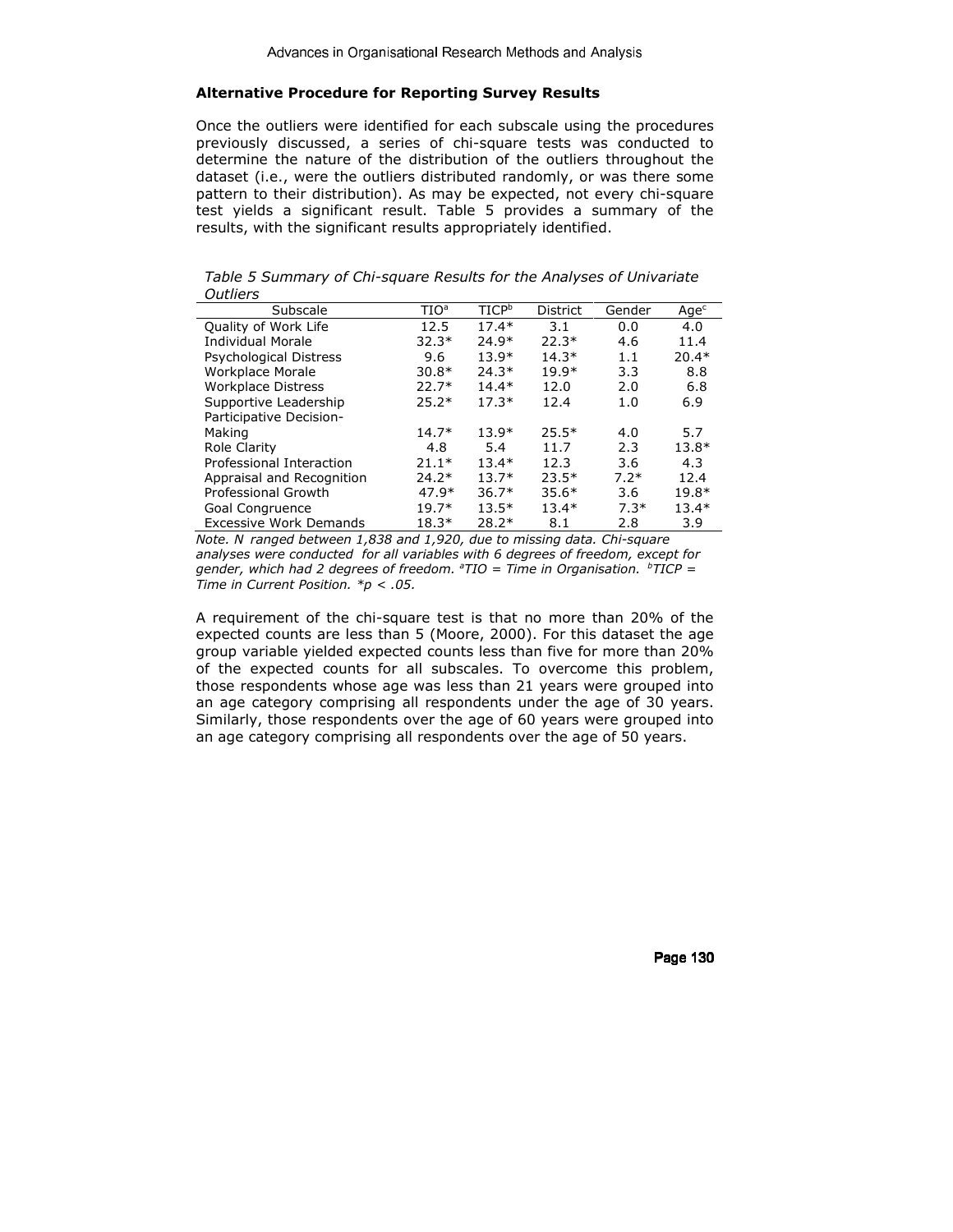For consistency, clarity and ease of demonstration, the employee variable of district from Table 2 will be chosen and analysed with respect to a selected subset of subscales from Table 3. The subscales chosen are Individual Morale, Workplace Morale, Participative Decision-Making, Appraisal and Recognition, and Professional Growth. This combination of variables gives 5 separate chi-square analyses. The results of these analyses are shown in Tables 6 to 10. For each analysis, a brief account of the main findings are provided. To facilitate interpretation of each analysis, those cells contributing to the significant result of the chisquare tests are appropriately identified. The utility of these analyses is discussed in the next section of this chapter. A more meaningful discussion of these results will be provided in the discussion section of this chapter.

At this stage, it is worth noting that the effect size of each chi-square analysis was small, Cramér's  $V < .1$  (Cohen, 1988). A post hoc calculation of power was performed with 6 degrees of freedom, an alpha level of .05, sample sizes in the vicinity of 1,800 to 1,900 (depending on how many cases were missing), and effect sizes ranging between .06 and .1. For these values, power ranged between 47% and 92% (Faul & Erdfelder, 1992). The implications and meaning of such small effect sizes for a study of this nature are not known. However, as will be discussed later in this chapter, there is still value in discussing results that yield small effect sizes. Therefore, a sample of entries from Table 5 that yielded significant results will be discussed in the paragraphs that follow.

#### District and Individual Morale

The chi-square results for this analysis are shown in Table 6. While 22.0 positive outliers were expected for D3, there were actually 35. This observation shows that D3 had more people than expected who felt very favourably about issues relating to individual morale. For D4, while 14.7 negative outliers were expected, 22 were observed. This shows that there were more people than expected who felt very negative about issues relating to individual morale. Consistent with this finding, is that while there were 19.0 positive outliers expected for D4, only 6 were observed. This shows that D4 had fewer people than expected who felt very positive about issues relating to individual morale compared with the other districts in the organisation.

| Table 6 Chi-Square Analysis of District and Outlier |  |
|-----------------------------------------------------|--|
| Status for the Individual Morale Subscale           |  |

| <b>District</b> | Negative outliers | Non-outliers | Positive outliers |
|-----------------|-------------------|--------------|-------------------|
| D1              | 6(7.1)            | 145 (141.8)  | 7(9.1)            |
| D <sub>2</sub>  | 43 (45.0)         | 899 (899.1)  | 60 (57.9)         |
| D3              | 13(17.1)          | 333 (341.9)  | 35 $(22.0)^a$     |
| D4              | 22 $(14.7)^a$     | 300 (294.3)  | 6 $(19.0)^a$      |

Note. Observed counts are shown in each cell with the

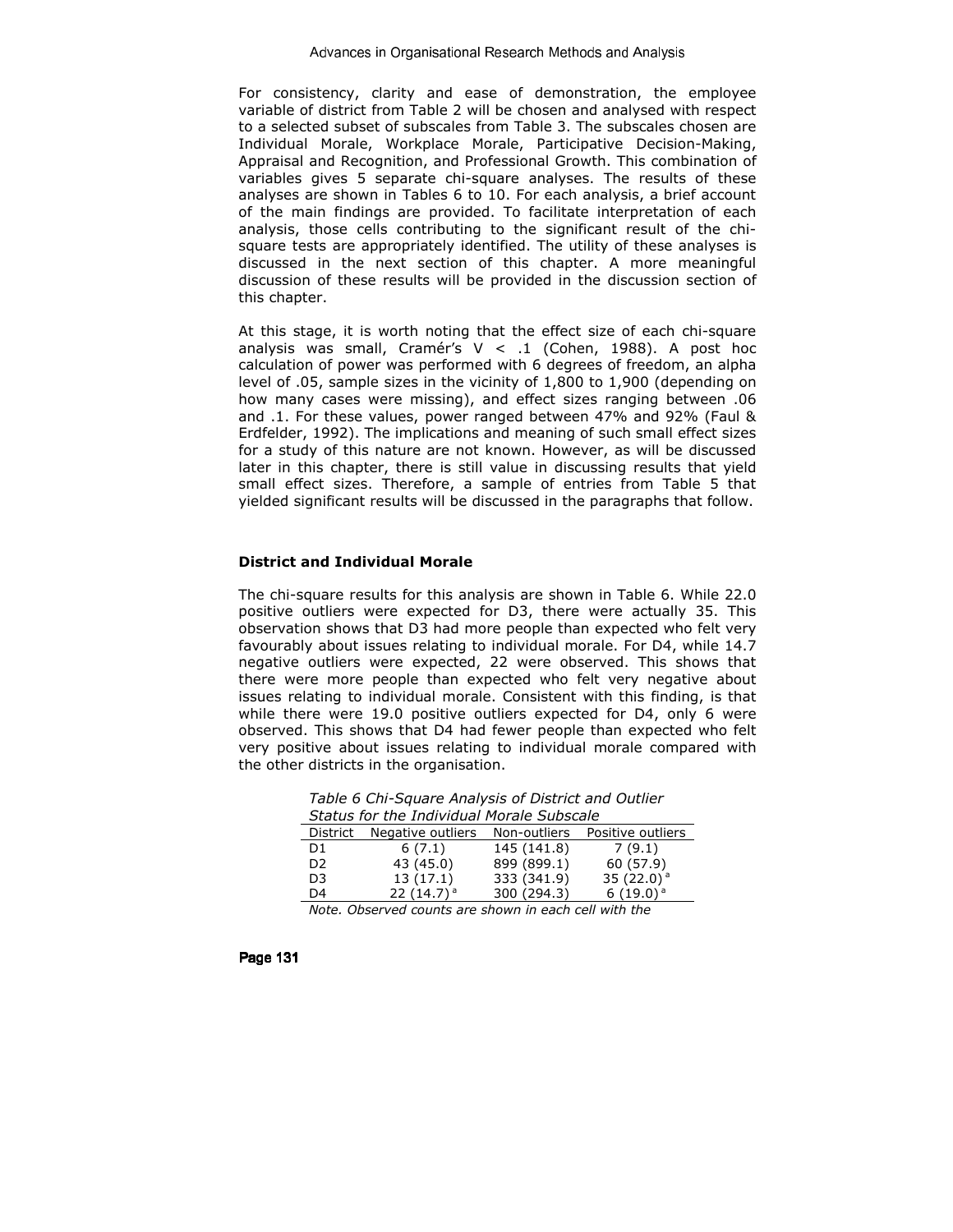expected counts in parentheses. <sup>a</sup>Cells with an adjusted standardised residual greater than 2.0.

#### District and Workplace Morale

The chi-square results for this analysis are shown in Table 7. For D1 and D3, all expected counts appear to be close to their observed counts. However, for D2, while there was an expected count of 50.8 positive outliers, there were actually 66. This suggests that there were more people than expected in this district who felt very positive about issues relating to workplace morale than expected when compared with other districts. This is the reverse of D4. While there were 16.5 positive outliers expected, only 3 were observed. This finding shows that there were fewer people who felt very positive about issues relating to workplace morale than would be expected compared with the other districts.

Table 7 Chi-Square Analysis of District and Outlier Status for the Workplace Morale Subscale

| status for the Workplace Horald Subscare |                   |              |                   |  |
|------------------------------------------|-------------------|--------------|-------------------|--|
| <b>District</b>                          | Negative outliers | Non-outliers | Positive outliers |  |
| D1                                       | 5(7.5)            | 146 (142.7)  | 7(7.9)            |  |
| D <sub>2</sub>                           | 44 (48.1)         | 909 (920.0)  | 66 $(50.8)^a$     |  |
| D3                                       | 19 (18.8)         | 360 (359.3)  | 19 (19.8)         |  |
| D4                                       | 22(15.6)          | 305 (298.0)  | $3(16.5)^{a}$     |  |

Note. Observed counts are shown in each cell with the expected counts in parentheses. <sup>a</sup>Cells with an adjusted standardised residual greater than 2.0.

# District and Participative Decision-Making

The chi-square results for this analysis are shown in Table 8. For D2, there was an expected count of 73.4 positive outliers, with 89 observed. This shows that there were more people in this district than expected who felt very positive in regards to issues relating to participative decision-making. For D4, there was an expected count of 23.6 positive outliers, with 6 observed. This shows that for D4, there were fewer people than expected who felt very positive in regards to issues relating to participative decision-making. Consistent with this result is that while there was an expected count 16.4 negative outliers, 27 were observed, showing that D4 had more people than expected who felt very negative in regards to issues relating to participative decision-making.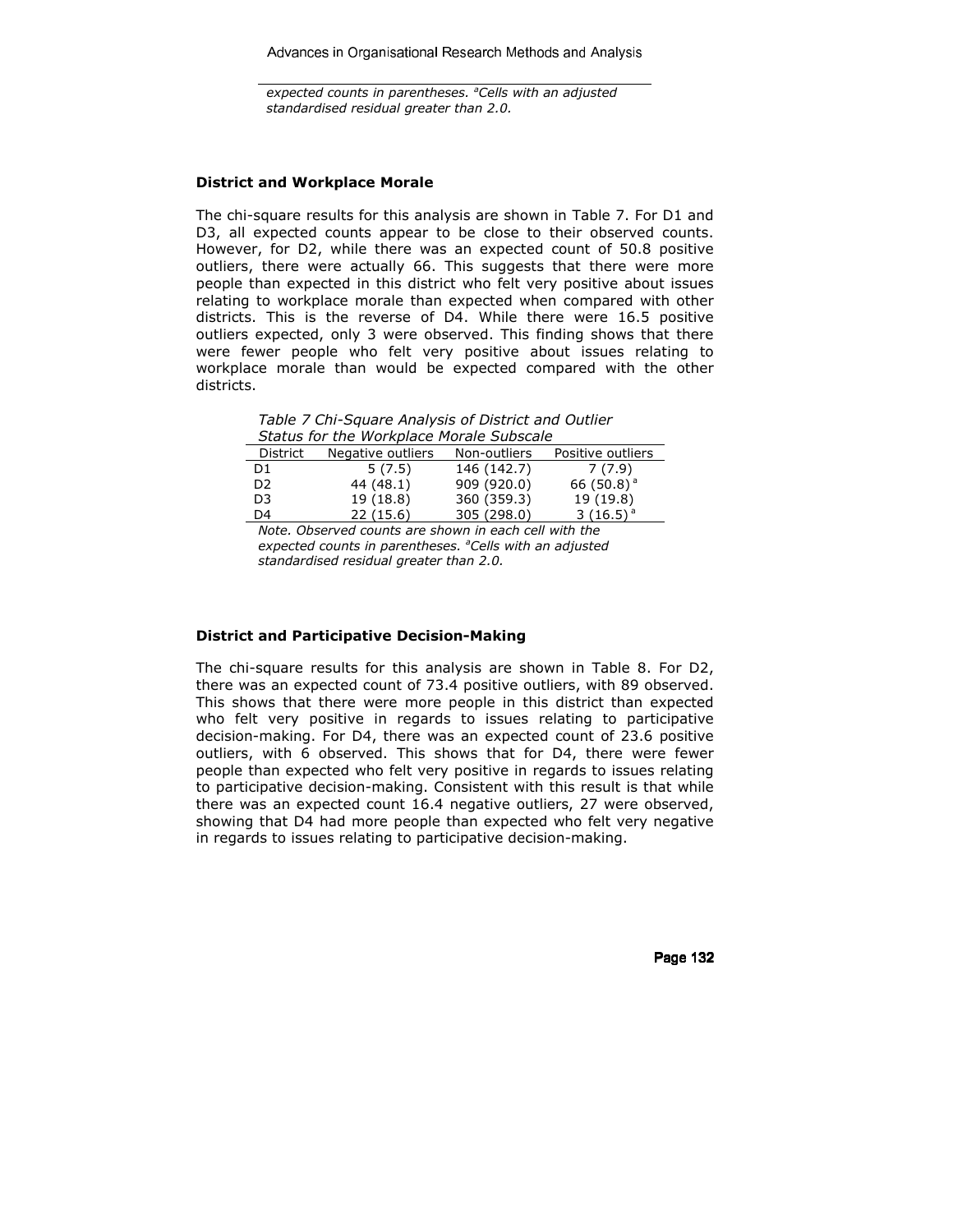Advances in Organisational Research Methods and Analysis

Table 8 Chi-Square Analysis of District and Outlier Status for the Participative Decision-Making Subscale

| status for the randelpative becision making subseque |
|------------------------------------------------------|
| Positive outliers                                    |
| 11(11.3)                                             |
| 89 $(73.4)^a$                                        |
| 31(28.7)                                             |
| $6(23.6)^{a}$                                        |
|                                                      |

Note. Observed counts are shown in each cell with the expected counts in parentheses. <sup>a</sup>Cells with an adjusted standardised residual greater than 2.0.

#### District and Appraisal and Recognition

The chi-square results for this analysis are shown in Table 9. For D2, there was an expected count of 54.2 positive outliers, with 73 observed, showing that there were more people than expected who felt very positive in regards to issues relating to appraisal and recognition. With regards to the negative outliers, there was also an expected count of 54.2, with 41 observed, showing fewer people than expected who felt very negative in regards to issues relating to appraisal and recognition. For D4, while there was an expected count of 17.4 positive outliers, only 6 were observed, showing that there were fewer people than expected who felt very positive in regards to issues relating to appraisal and recognition. While there was also an expected count of 17.4 negative outliers for this subscale, 25 were observed. This shows that there were more people than expected in this district who felt very negative in regards to issues relating to appraisal and recognition.

Table 9 Chi-Square Analysis of District and Outlier

| Status for the Appraisal and Recognition Subscale |                   |              |                         |  |
|---------------------------------------------------|-------------------|--------------|-------------------------|--|
| <b>District</b>                                   | Negative outliers | Non-outliers | Positive outliers       |  |
| D1                                                | 10(8.3)           | 140 (139.5)  | 6(8.3)                  |  |
| D <sub>2</sub>                                    | 41 $(54.2)^a$     | 909 (914.5)  | 73 (54.2) <sup>a</sup>  |  |
| D3                                                | 25(21.0)          | 356 (354.9)  | 16(21.0)                |  |
| D4                                                | 25 $(17.4)^a$     | 298 (294.1)  | 6 $(17.4)$ <sup>a</sup> |  |

Note. Observed counts are shown in each cell with the expected counts in parentheses. <sup>a</sup>Cells with an adjusted standardised residual greater than 2.0.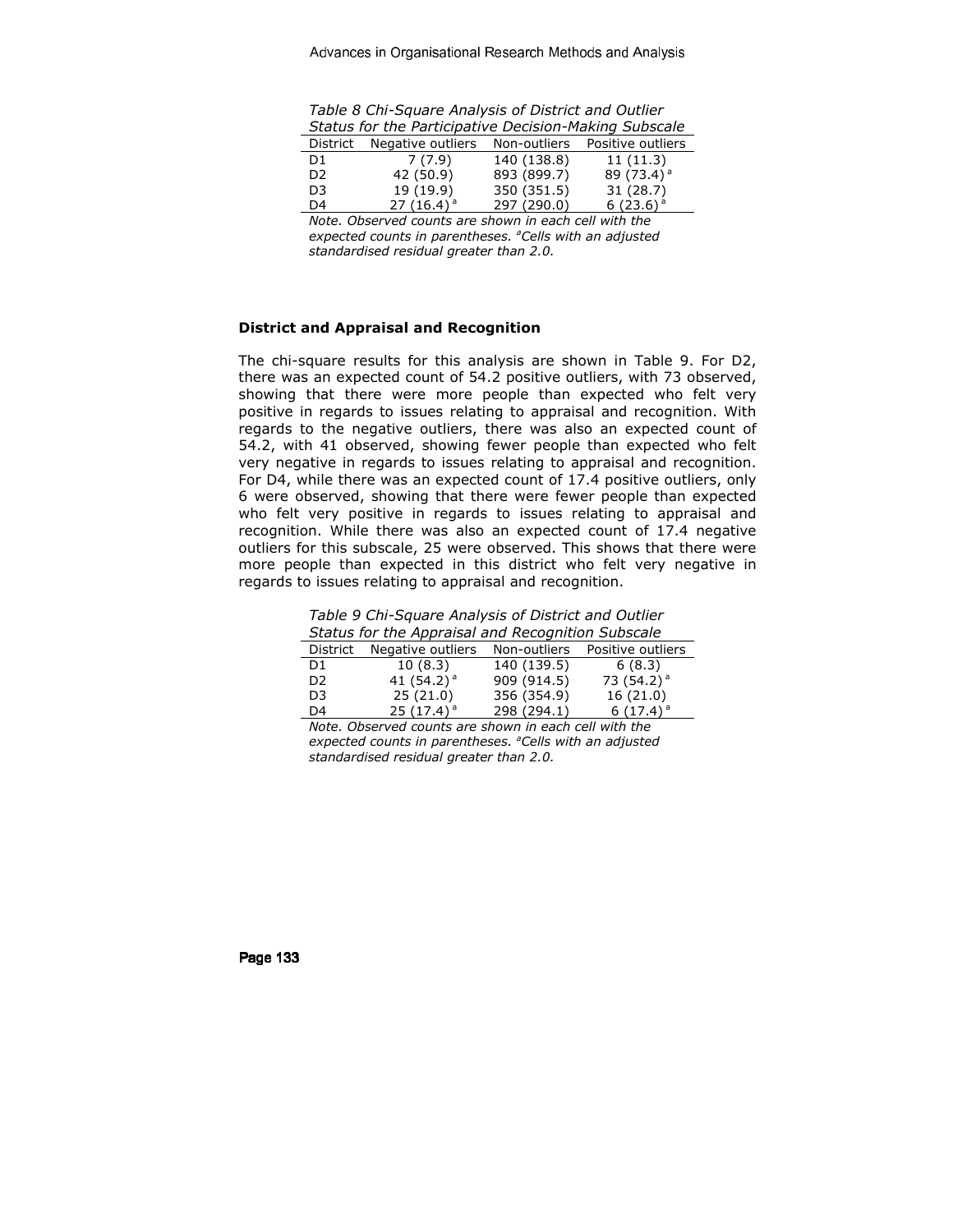## District and Professional Growth

The chi-square results for this analysis are shown in Table 10. For D2 there was an expected count of 71.0 positive outliers, with 97 observed. This shows that there were more people than expected who felt very positive in regards to issues relating to professional growth. Consistent with this finding was that, while there was an expected count of 67.8 negative outliers for D2, 55 were observed. This shows that there were fewer people than expected in this district who felt very negative in regards to issues relating to professional growth. For D3, while there was an expected count of 26.7 negative outliers for this subscale, 36 were observed, showing that there were more people than expected who felt very negative in regards to issues relating to professional growth. For D4 there was an expected count of 23.0 positive outliers, with only 3 observed, showing that there were fewer people than expected in this district who felt very positive in regards to issues relating to professional growth.

TABLE 10 Chi-Square Analysis of District and Outlier Status for the Professional Growth Subscale

| <b>District</b> | Negative outliers      | Non-outliers | Positive outliers |
|-----------------|------------------------|--------------|-------------------|
| D1              | 11 (10.6)              | 139 (136.4)  | 8(11.1)           |
| D <sub>2</sub>  | 55 (67.8) <sup>a</sup> | 862 (875.2)  | 97 $(71.0)^a$     |
| D <sub>3</sub>  | 36 $(26.7)^a$          | 338 (344.4)  | 25 (27.9)         |
| D4              | 25(22.0)               | 301 (284.0)  | $3(23.0)^a$       |

Note. Observed counts are shown in each cell with the expected counts in parentheses. <sup>a</sup>Cells with an adjusted standardised residual greater than 2.0.

## **Discussion**

This section will contrast the two sets of results with the specific aim of evaluating the utility of the results generated from the second approach. Both sets of results will be assessed in terms of the strengths and limitations. However, given that the first approach is widely practised and well understood, more discussion will be given to the latter approach.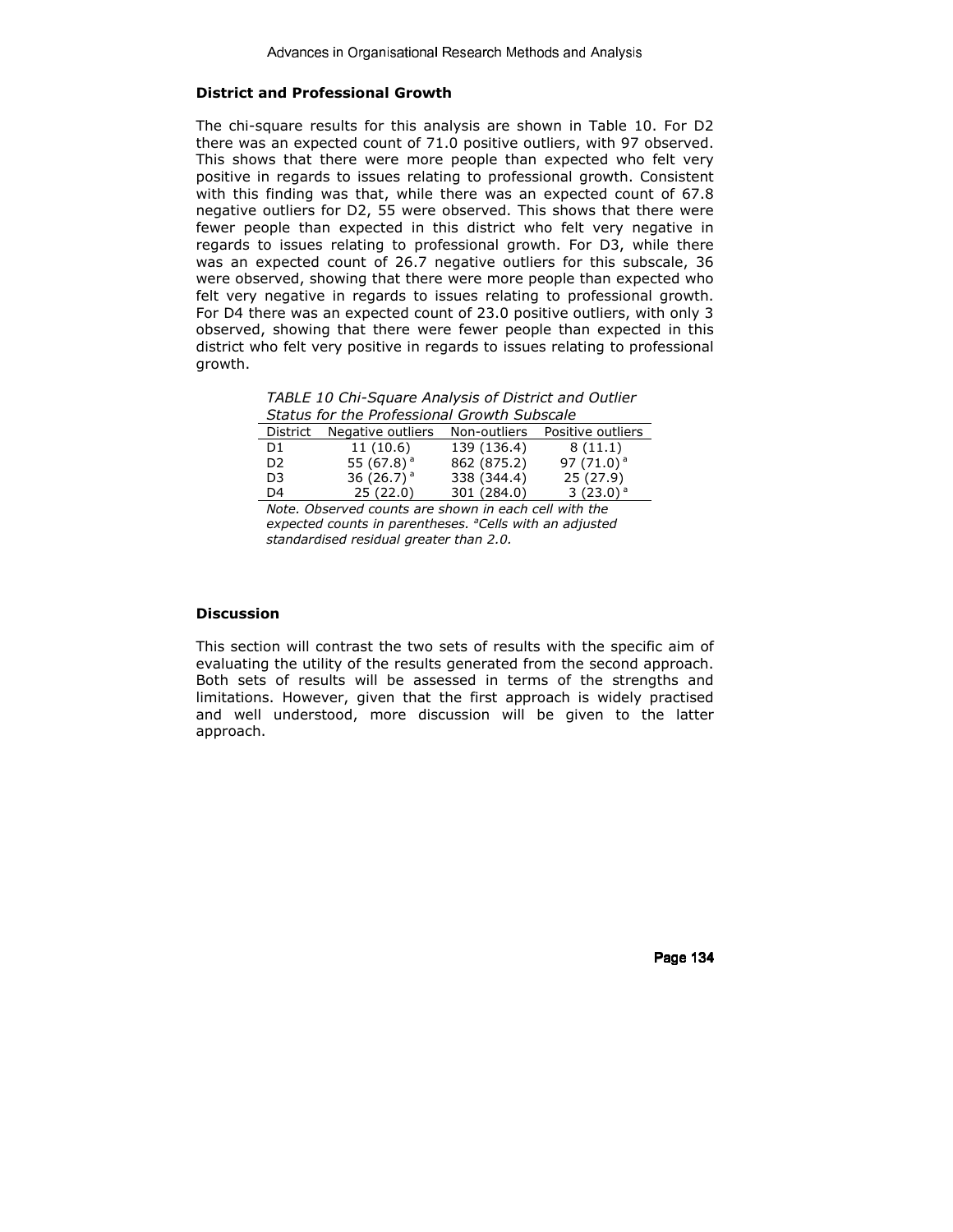# Standard Approach to Reporting Survey Results

The first set of results provides readily interpretable information. For example, an examination of Table 4 reveals that D4 generally scores lower than the other districts for most of the subscales, except for Psychological Distress, Workplace Distress, and Excessive Work Demands. Higher scores on these subscales indicate problems.

If the overall results are what matters most to managers (and it often is in large organisations), then results that focus on means and totals are fine. Identifying areas of strengths and weaknesses using this approach readily provides valuable information for management to respond to in their quest to improve performance, employee satisfaction, and the management of economic resources. However, this study has argued that there is much to be gained by identifying those employees whose opinions do not reflect the opinions held by the majority. The discussion that follows will provide specific examples of the sort of information that can be identified using the alternative procedure that is not easily obtainable from a routine analysis of employee survey data.

## Alternative Approach to Reporting Survey Results

As an example of the sort of information that can be identified by analysing outliers, consider the employee variable of gender. As can be seen from Table 4, the only two subscales that yielded significant results for gender were Appraisal and Recognition, and Goal Congruence. That is, with the exception of these two subscales, there was no evidence to suggest that the distribution of extreme scores (outliers) was any different for males than for females, other than what might be expected by chance.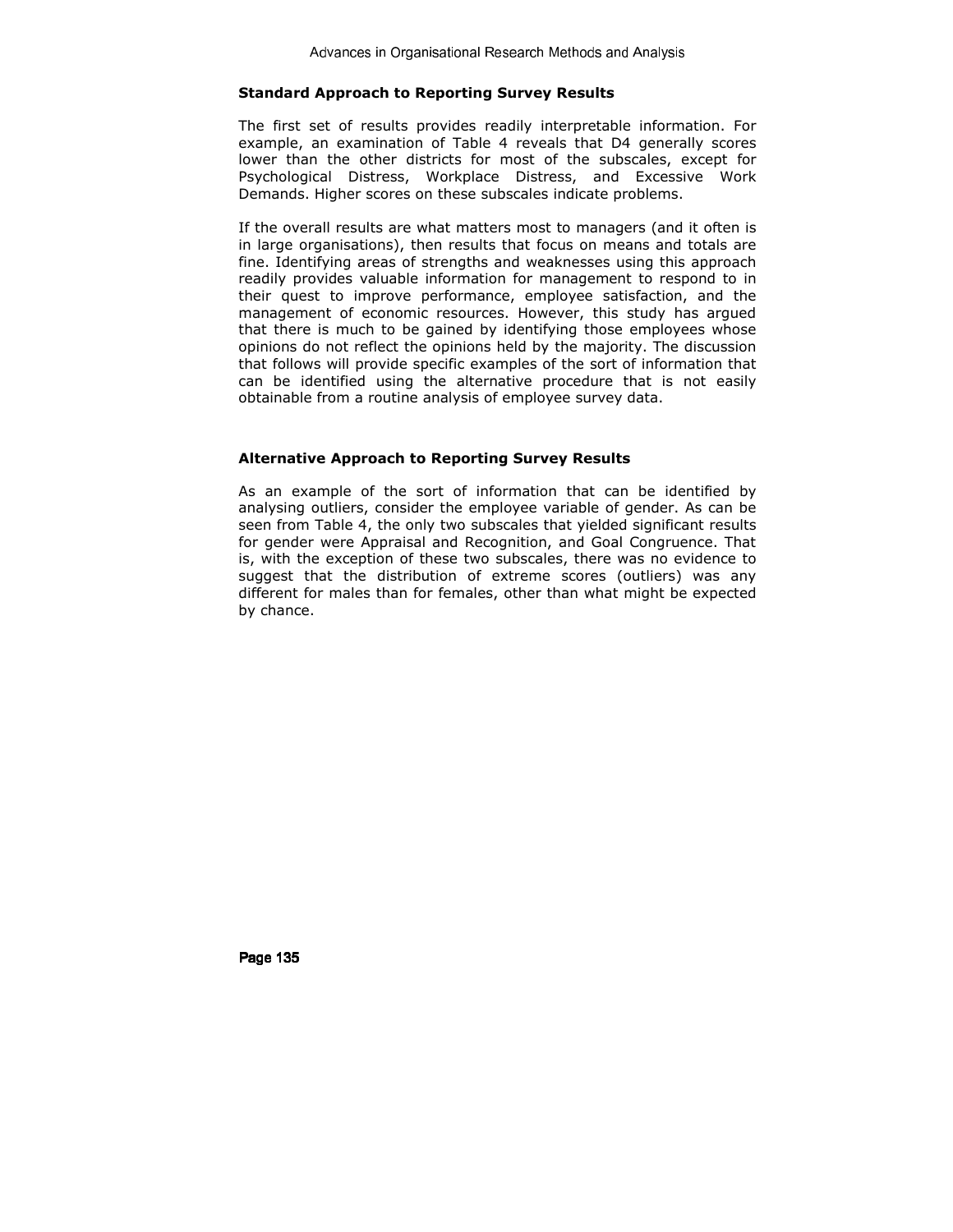An examination of Tables 6 to 10 (which are based on analyses of outliers) provides information that is generally consistent with that obtained from Table 5 (analyses using the standard approach). For example, those districts with high percentage scores (relative to the mean as shown in Table 4) for a particular subscale, generally had a higher observed count for positive outliers than what would be expected if outliers were randomly distributed. Further, consistency for this finding was often demonstrated when an observed count for negative outliers was lower than the expected count. These findings are not surprising. However, using outliers provides a window of opportunity to observe results that are not easily seen using the standard approach to analysing survey data. For example, while Table 4 shows that the mean subscale scores for D4 are moderately lower than the mean subscale scores of other districts, it is not known if this finding is because D4 generally has an homogenous set of moderately lower-than average scores, or because it has several very low scores (negative outliers) which tend to drag the mean down.

Using the Individual Morale subscale as an example, Table 6 shows D4 to have more negative outliers than would be expected if the distribution of outliers for this subscale was independent of district. Furthermore, this same table shows that even though D4 has fewer survey respondents than D3, it still has more negative outliers than D3 (22 for D4 as opposed to 13 for D3). These results suggest that for the Individual Morale subscale for D4, the low mean score of 48.7% (see Table 4) is partly attributable to the disproportionately higher number of negative outliers.

As another example, consider the mean scores for D1 and D3 for the subscale of Professional Growth. While Table 4 shows the percentage score for each of these two districts (47.0% and 48.9% respectively) to be very close to that of the mean percentage score of all districts (48.8%), Table 10 provides additional information not obtainable from Table 4. For D1, the expected numbers of positive and negative outliers are close to their respective observed scores. However, for D3, the number of observed negative outliers is significantly greater than its corresponding expected number (36 observed and 26.7 expected). So despite having a favourable mean score (by comparison with the overall mean), this total score tends to mask the disproportionately higher number of people with very negative attitudes and opinions regarding issues relating to professional growth (e.g., opportunity for training, and career development).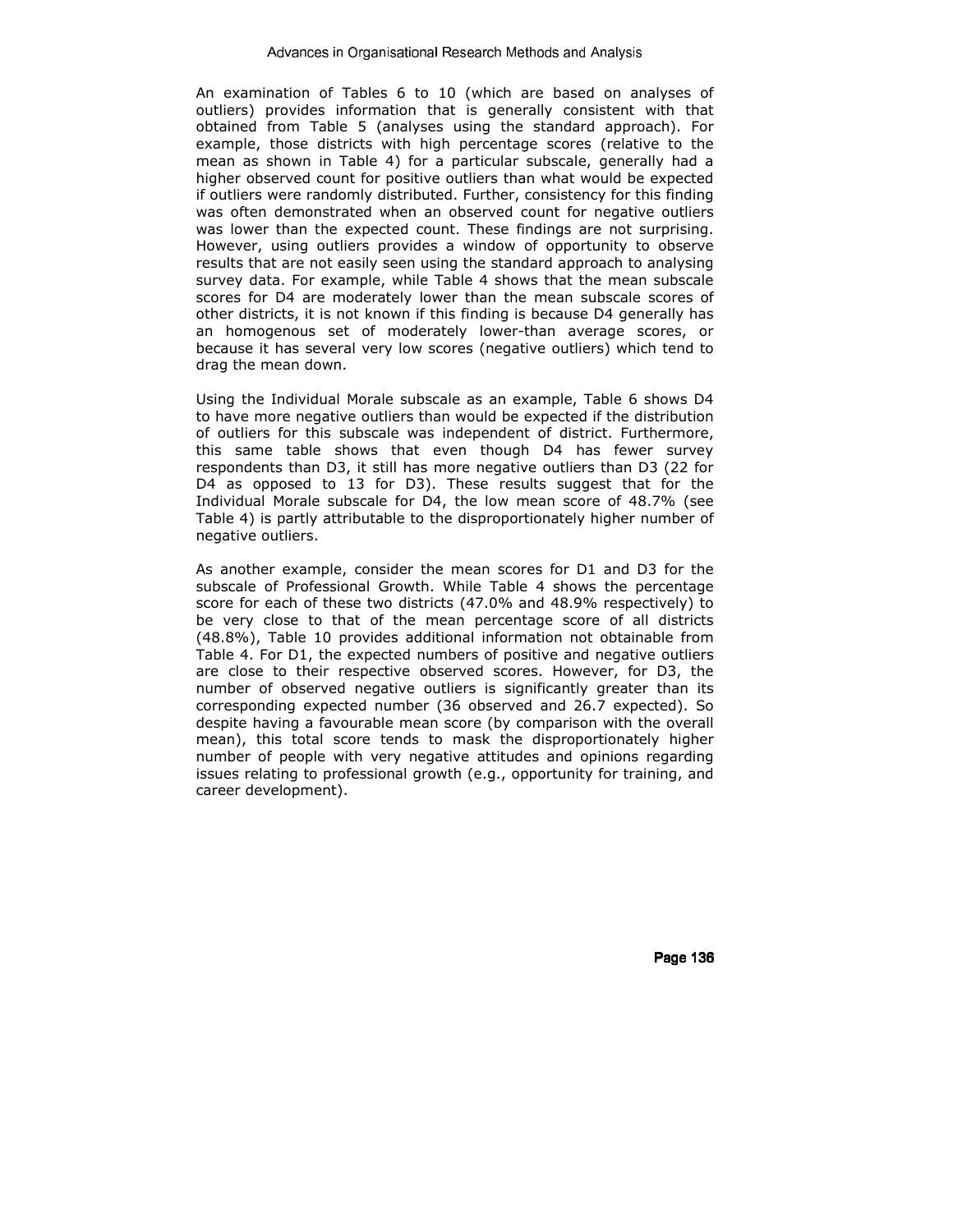Advances in Organisational Research Methods and Analysis

These examples clearly demonstrate the type of information that can be missed when focussing on a single score to describe employee survey data. Focusing on outliers not only reveals more information about subgroups of employees, but it can also provide an insight into the organisation. For example, if people with extreme scores on a subscale are not randomly distributed throughout the organisation, but tend to bunch in particular categories of a variable (e.g., district), then this finding is likely a reflection of the organisation, rather than the individual.

# Potential Limitations

The above-mentioned examples only provide a snapshot of what is available when analysing outliers in an employee survey dataset. They strongly suggest therefore, that the identification and analysis of outliers is a worthwhile pursuit. However, in the interests of providing a fair evaluation, weaknesses or concerns of this approach need to be addressed. The following topics will be addressed in the paragraphs that follow: (a) effect size, (b) sample size, (c) confidentiality, (d) skills required to conduct the analyses, (e) taking action, and (f) interpretation of significant results.

# Effect Size

As mentioned previously, it is worth noting that while some of the chisquare analyses yielded significant results, their effect size given by Cramér's V was small on every occasion. While a small effect size may imply triviality, Prentice and Miller (1992) suggest that small effects may have large implications in a practical context. Furthermore, Cohen (1988) advises using the conventional definitions of what constitutes a small, medium, or large effect size as a general frame of reference, and not to take them too literally. With no similar studies to compare this finding with, the full meaning and implications of a small effect size are not known. However, this does not necessarily mean that the claims made in this study are meaningless or unfounded. When conducting research in a new field where the most effective variables to study are not yet known, any new knowledge gained can be considered worthy, even if only small effect sizes are achieved. Supportive of this notion, Prentice and Miller (1992) suggest that whatever their size, effects are important to the extent that they have had a major impact on thinking in a given field.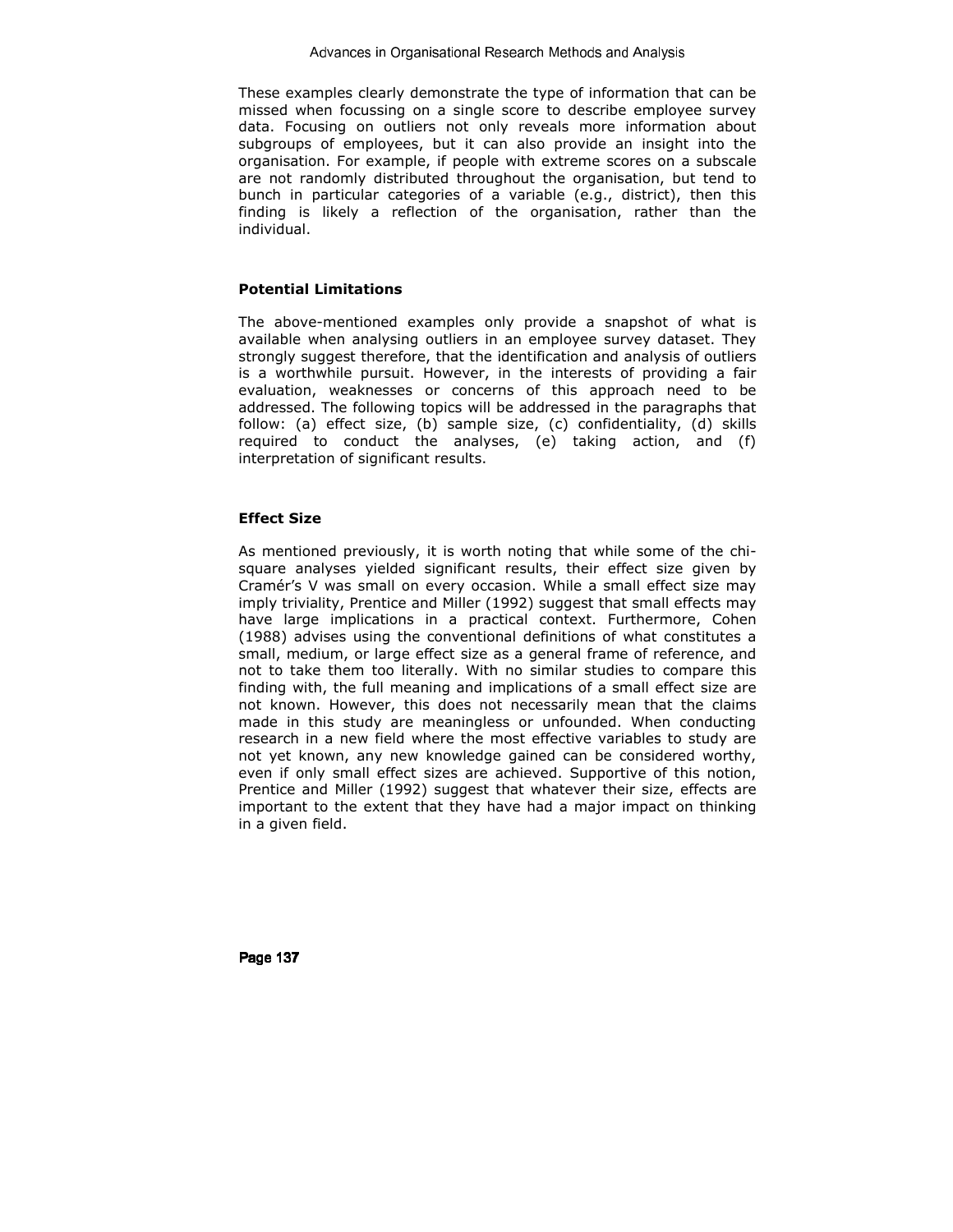The sample results given by this new approach, argue well that conventional methods of analysing employee survey data could benefit from a major revision. At the very least, the analyses conducted in this study can demonstrate the utility of this approach when the nature of the small effect size is better understood. Strategies for understanding the small effect size obtained in this study are addressed later when discussing future research.

# Sample Size

The sample size used for this study, or more specifically the sample size of some categories of particular variables (e.g., < 21 years age group) meant that some adjustments had to be made in order to use the chisquare test. While these adjustments (i.e., combining smaller groups to make a larger one) resolve the problem on a statistical level, they can do so at a cost - a loss of information. Given that those survey respondents classified as outliers, are themselves, by definition only a small group to begin with (approximately 10% of the sample), total sample size is an important issue. The total sample size and the size of each category of all variables need to be considered when determining if an analysis that uses the chi-square test is appropriate.

## Confidentiality

Employee surveys are typically guarded by strict policies regarding confidentiality. Assurance of confidentiality is assumed to promote honesty among survey participants. While anonymity is still maintained with this alternative process, the narrowing down of responses into positive and negative outliers may unsettle some employees. If an employee knows himself or herself to be someone with extreme opinions, particularly unfavourable opinions, they may fear being identified if they respond to survey items honestly. Furthermore, even if confidentiality is assured, it is possible that staff will perceive this new level of analysis as one step closer to a complete loss of privacy in the workplace. Therefore, advancement in the application of statistical procedures and reporting of employee survey results needs to be applied in unison with consideration for the well-being of employees.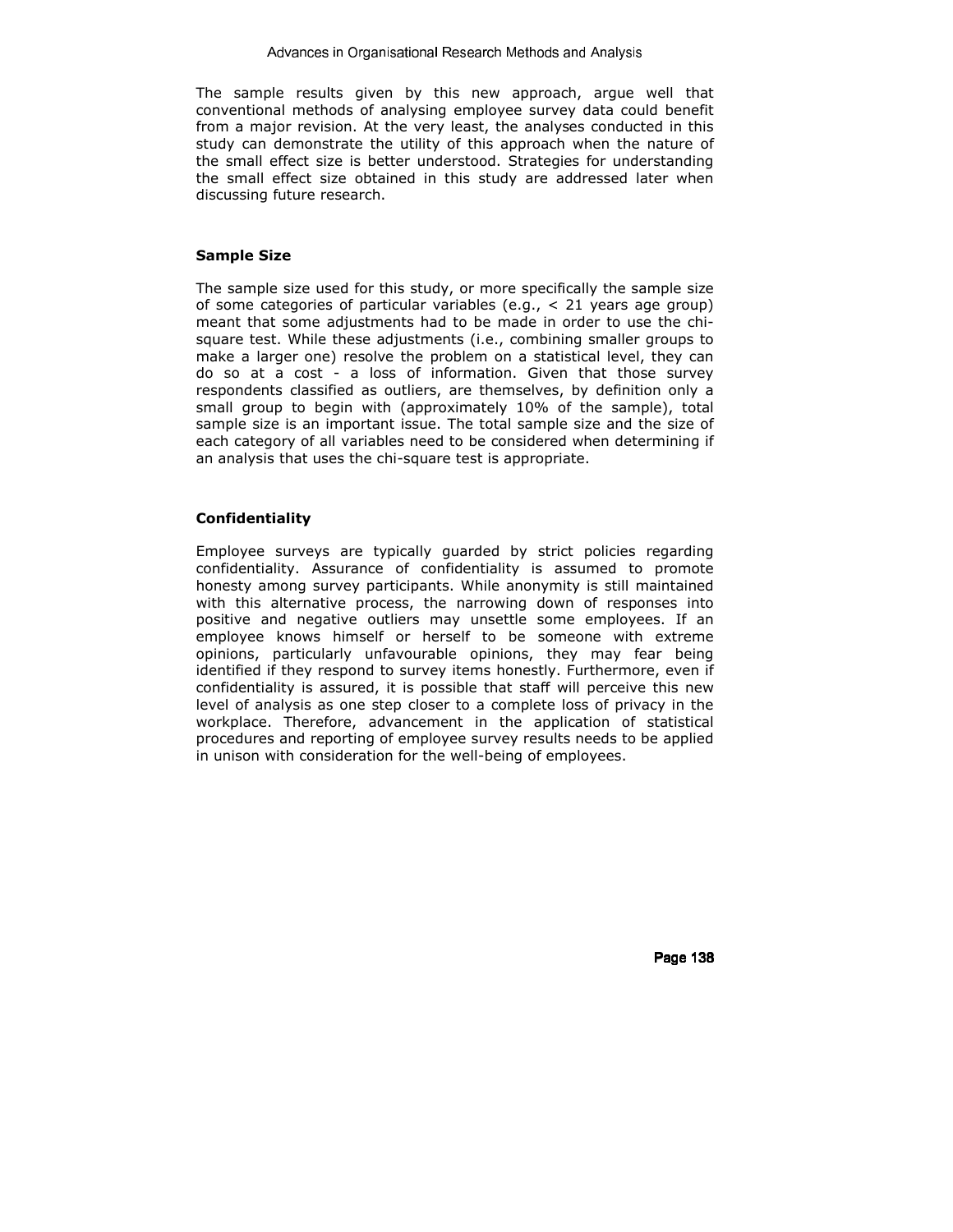## Skills Required to Conduct the Analyses

One reason why the use of averages is so common when reporting employee survey results, is that calculating means is very easy. The procedure discussed in this thesis relies on statistical techniques that go beyond basic statistical procedures. However, it is reasonably expected that someone with appropriate experience in statistics would be quite able to conduct the analyses. Organisations would then have to ensure they employed a suitably qualified person. Given the potential gains to be achieved using this alternative procedure, an investment in employing or skilling an appropriate person is justified. The procedure presented in this study is in its embryonic stages. However, once the procedure of analysing outliers has been finely tuned and its efficacy established, development of a software application to perform the analyses would not be too difficult.

# Taking Action

Identifying strengths and weaknesses within an organisation based on survey results is fine. However, once identified, how should management respond? Indeed, could management be the problem if weaknesses are identified? The response taken varies between organisations and within organisations. Those who strive for continual improvement embrace such findings, while others may disregard them and continue with business as usual. While the results from this study have demonstrated the potential of the alternative procedures, it is recommended that adopting these procedures should be accompanied with a plan for what action to take once survey results have been reported. If action is not taken once results have been generated, then there is little point in conducting the analyses, or even doing the survey.

# Interpretation of Significant Results

In essence, a statistically significant result simply means that an observed effect or difference is assumed to be real, and not just due to chance. In this study, identifying statistically significant results was done to hopefully identify areas of success and areas where there was room for improvement in an organisation. However, the implications of a significant result for the analyses undertaken in this study are not always conveniently categorised in terms of weaknesses or success. Some of the differences in subscale scores, though real (i.e., statistically significant) may be normal, and are neither a strength nor a weakness. For example, if employees are compared on the basis of how long they have been in their current position, it could be expected that employees who have been in their current position for less than a year, to be more enthusiastic and have more favourable attitudes regarding their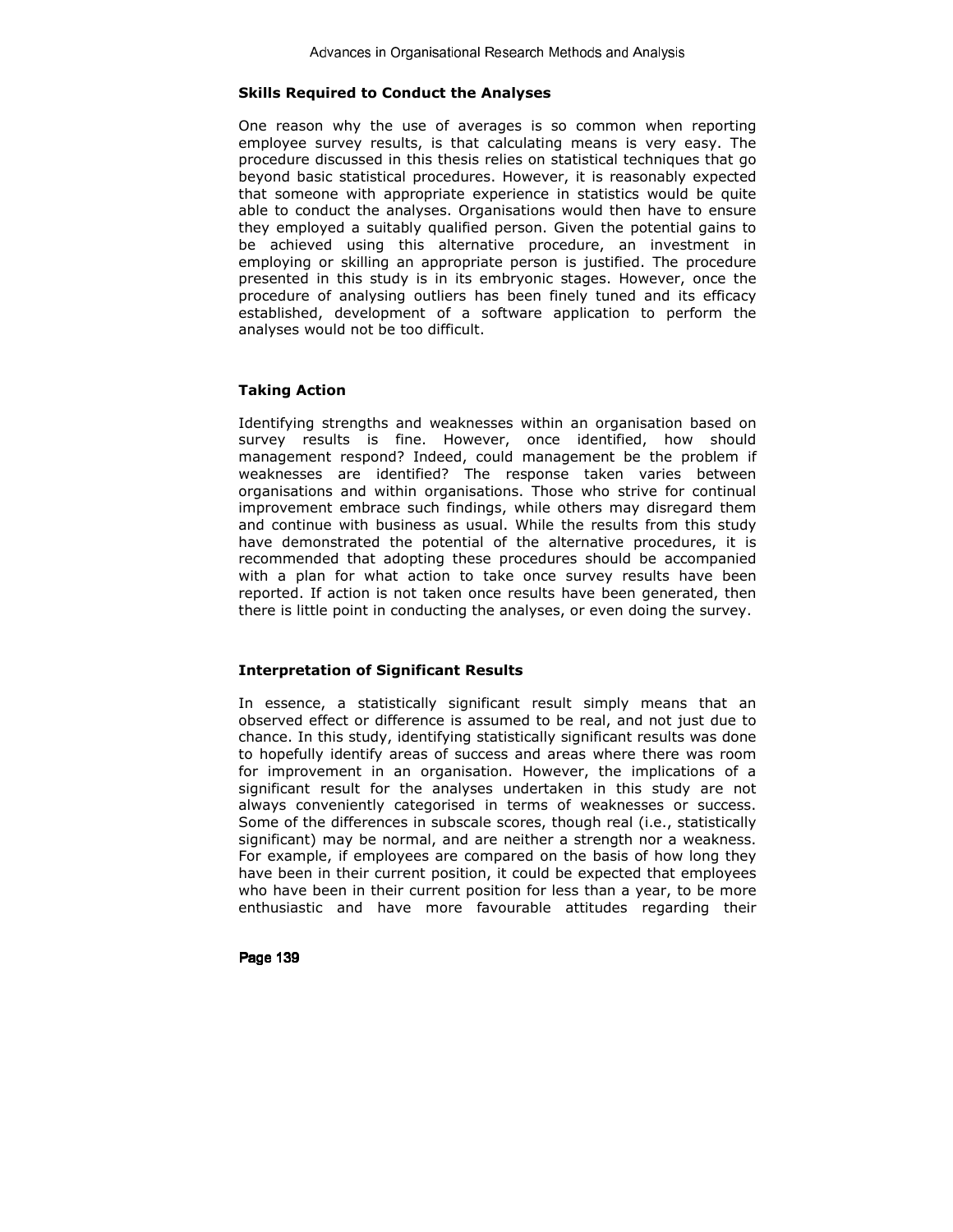workplace than employees who have been in the same position for more than a year. This is a problem in questionnaire design in general, and not that of the statistical techniques used to analyse survey data.

# Evaluation and Further Research

New ideas should always be thoroughly researched and tested before promoting them as worthwhile. A new product, treatment or procedure normally has to undergo many revisions before it is deemed ready for use. The alternative procedure for analysing employee survey data discussed in this thesis is no exception. However, initial results generated using the alternative procedure are promising. While issues relating to limitations of the procedure were raised and addressed, there was no compelling reason to suggest that further investigation should not be conducted. On the contrary, the findings discussed in this chapter strongly suggest that further research and testing should take place.

Further research could focus on using the same procedure described in this study (or variations thereof) to a range of different employee survey datasets to explore and increase its external validity. The more opportunities available for testing this procedure, the more likely it is that the strengths and weaknesses of the alternative approach, and the conditions under which its application is most optimal, will be better understood. One way of generating datasets different from the one used in this study is to use a different employee survey questionnaire. Alternatively, a different set of subscales derived from the QPASS could be analysed. In addition, administering a survey to an organisation with a different organisational structure and different set of organisational aims from the government department used in this study would also yield a dataset with different attributes to the one used in this study. Finally, aspects of the statistical analyses used in this study can be varied (e.g., using different criteria for defining outliers, or using more stringent alpha levels in the chi-square analyses) to further investigate the utility of this alternative procedure.

With regards to the small effect size, additional research of a qualitative nature (e.g., interviews with staff and employees to ascertain their opinions on workplace issues) may provide an insight into what a small effect size means for a study of this kind. For example, for each subscale and employee variable combination that yielded a significant chi-square result, interviews with staff and management may reveal what meaning these findings have in the organisation. Doing so is very likely to provide evidence either for or against the value of considering the heterogeneity of survey responses (as measured by outliers) as opposed to relying on a single summary statistic (e.g., the mean) when analysing employee survey data.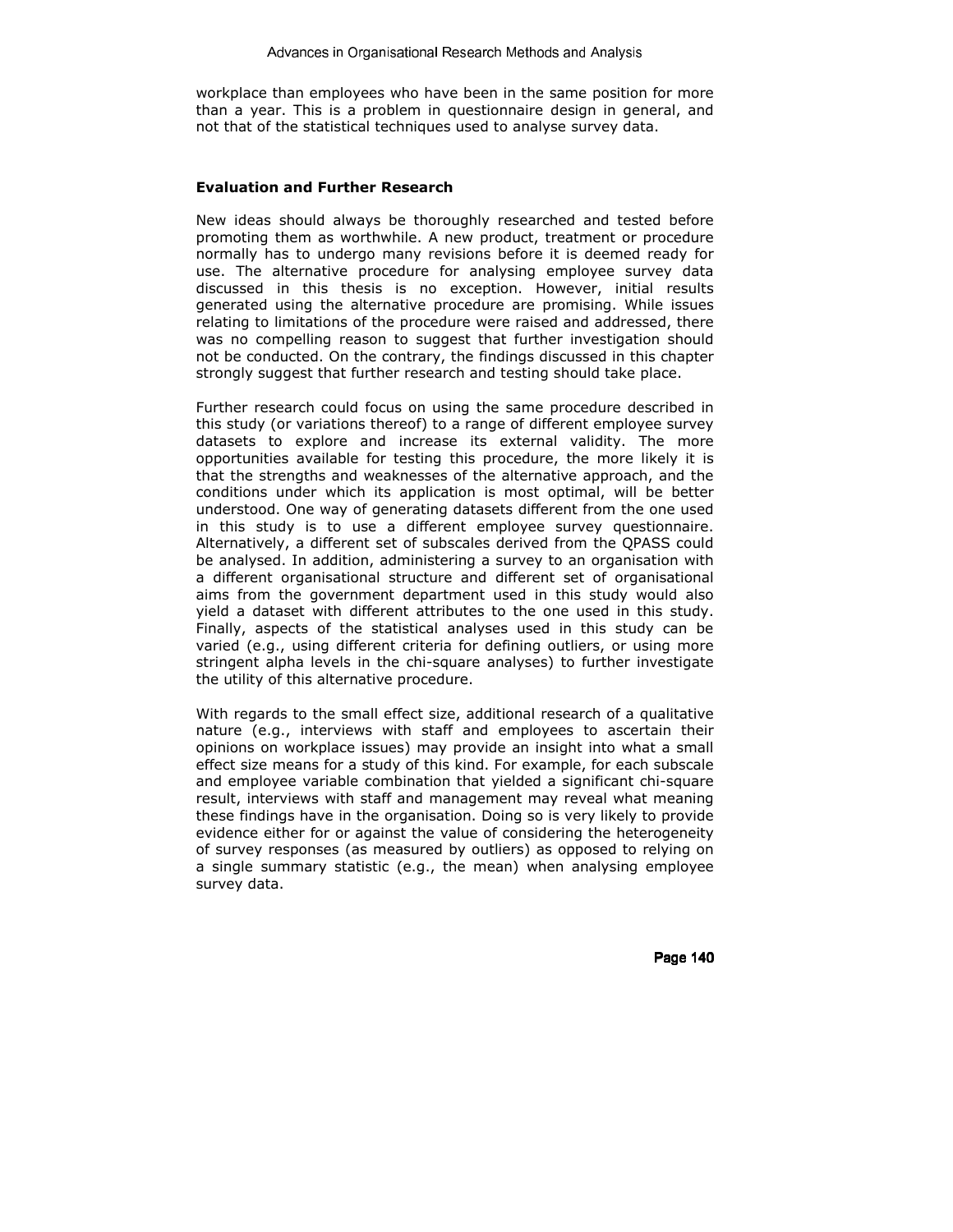#### Conclusion

While survey results that focus on reporting averages tend to be a commonly used form of reporting for survey results, they are not without their limitations and weaknesses. An alternative approach that focussed on studying outliers in employee survey datasets was proposed. This alternative approach was tested using an exemplar dataset and then contrasted with the standard approaches as a means of evaluation. A comparison of the results showed that there is merit in examining outliers, as the alternative procedure produced useful and interesting findings that could not be easily replicated using the standard approach to analysing employee survey data. Though there were limitations associated with the alternative approach (both statistical and practical), these were addressed. The initial results are encouraging, and therefore suggest that further research is a worthwhile endeavour.

## References

- Barnett, V., & Lewis, T. (1994). Outliers in statistical data. (3rd ed.). Chichester: John Wiley & Sons.
- Chan, D. (2006). Multilevel research. In F. T. L. Leong & J. T. Austin (Eds.), The psychology research handbook: A guide for graduate students and research assistants (2nd ed., pp. 401-418). Thousand Oaks: Sage.
- Church, A. H., & Waclawski, J. (1998). Designing and using organisational surveys. Cambridge: Gower.
- Cliff, N. (1996). Answering ordinal questions with ordinal data using ordinal statistics. Multivariate Behavioral Research, 31(3), 331-350.
- Cohen, J. (1988). Statistical power analysis for the behavioral sciences. Hillsdale, New Jersey: Lawrence Erlbaum.
- de Vaus, D. A. (2002a). Analyzing social data: 50 key problems in data analysis. London: Sage.
- de Vaus, D. A. (2002b). Surveys in social research (5th ed.). Crows Nest: Allen & Unwin.
- Faul, F., & Erdfelder, E. (1992). GPOWER: A priori, post hoc, and compromise power analyses for MS-DOS [Computer Program]. Retrieved October 18, 2006, from http://www.psycho.uniduesseldorf.de/aap/projects/gpower/
- Filzmoser, P. (2005). Identification of multivariate outliers: A performance study. Australian Journal of Statistics, 34(2), 127-138.
- Fralicx, R., McCauley, D. P., & Gilbert, P. J. (2002). Solving business problems with the human capital survey. Strategic Communication Management, 6(2), 34-37.
- Gregoire, T., & Driver, B. (1987). Analysis of ordinal data to detect population differences. Psychological Bulletin, 101(1), 159-165.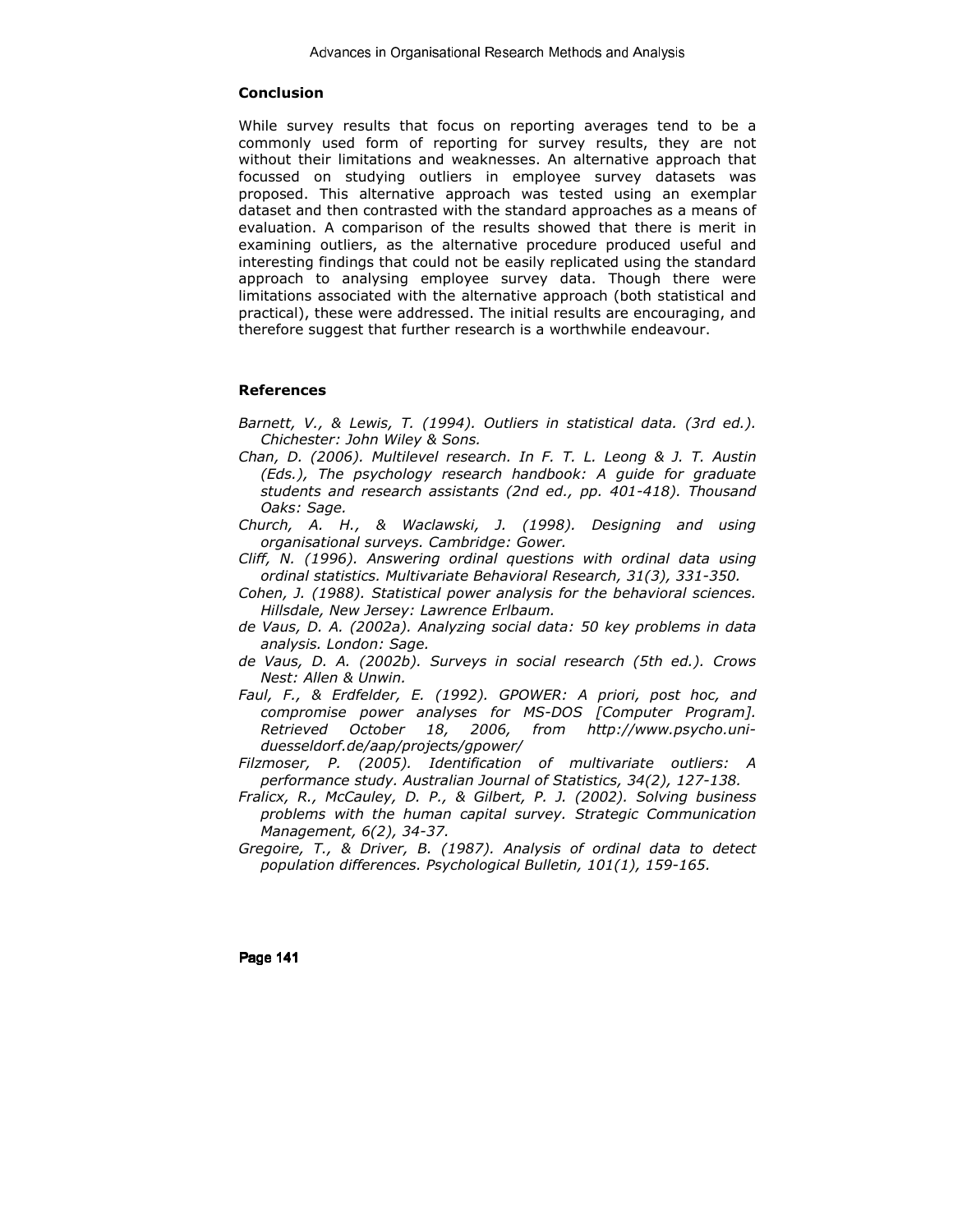- Hart, P. M., Griffin, M. A., Wearing, A. J., & Cooper, C. L. (1996). Manual for the QPASS survey. Brisbane: Organisational climate and performance project, Office of the Public Service.
- Hawkins, D. M. (1980). Identification of outliers. London: Chapman and Hall.
- Hofmann, D. A. (2002). Issues in multilevel research: Theory development, measurement, and analysis. In S. G. Rogelberg (Ed.), Handbook of research methods in industrial and organisational psychology (pp. 247-274). Malden, MA: Blackwell.
- Ishigooka, J., Iwao, M., Suzuki, M., Fukuyama, Y., Murasaki, M., & Miura, S. (1998). Demographic features of patients seeking cosmetic surgery. Psychiatry and Clinical Neurosciences, 52, 283-287.
- Kim, J. (1975). Multivariate analysis of ordinal variables. The American Journal of Sociology, 81(2), 261-298.
- Lance, C. E., Stewart, A. M., & Carretta, T. R. (1996). On the treatment of outliers in cognitive and psychomotor test data. Military Psychology, 8(1), 43-58.
- Lovie, P. (1986). Identifying outliers. In A. D. Lovie (Ed.), New developments in statistics for psychology and the social sciences (pp. 44-69). London: The British Psychological Society.
- McIver, J. P., & Carmines, E. G. (1981). Unidimensional scaling. Beverly Hills: Sage.
- Mertens, D. (2005). Research and evaluation in education and psychology (2nd ed.). Thousand Oaks, California: Sage.
- Moore, D. S. (2000). The basic practice of statistics (2nd ed.). New York: W. H. Freeman.
- Nadler, D. A. (1996). Setting expectations and reporting results: Conversations with top management. In A. I. Kraut (Ed.), Organisational surveys (pp. 177-203). San Francisco: Jossey-Bass.
- Orr, J. M., Sackett, P. R., & Dubois, C. L. (1991). Outlier detection and treatment in I/O psychology: A survey of researcher beliefs and an empirical illustration. Personnel Psychology, 44, 473-486.
- Osborne, J. W., & Overbay, A. (2004). The power of outliers (and why researchers should always check for them). Practical Assessment, Research & Evaluation, 9(6). Retrieved October 1, 2006 from http://PAREonline. net/getvn.asp?v=9&n=6
- Patrick, J., Albion, M. J., McKeon, C., Fogarty, G. J., & Machin, M. A. (2006). A re-evaluation of the construct and psychometric properties of the Queensland Public Agency Staff Survey. Unpublished manuscript, University of Southern Queensland, Toowoomba.
- Prentice, D. A., & Miller, D. T. (1992). When small effects are impressive. Psychological Bulletin, 112(1), 160-164.
- Rousseau, D. M. (1985). Issues of level in organisational research: Multilevel and cross-level perspectives. Research in Organisational Behavior, 7, 1-37.
- Rousseeuw, P. J., & van Zomeren, B. C. (1990). Unmasking multivariate outliers and leverage points. Journal of the American Statistical Association, 85(411), 633-639.